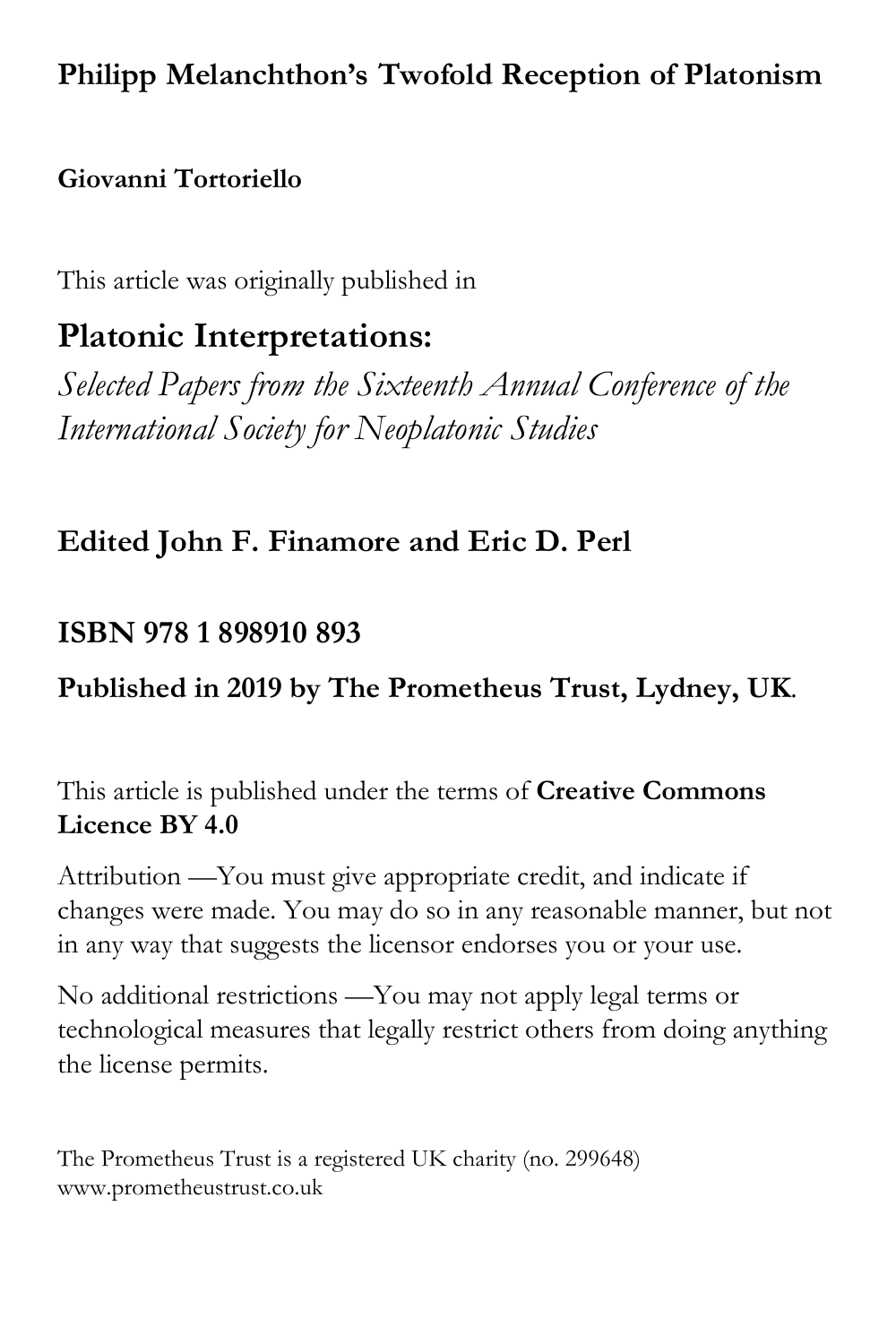## Philipp Melanchthon's Twofold Reception of Platonism

### Giovanni Tortoriello

#### Introduction

 The German scholar Robert Stupperich (1904-2003) entitled his famous and influential biography on Philipp Melanchthon "The Enigma of the Reformation."[1](#page-1-0) Indeed, there is no other figure in the Reformation history, maybe not even Luther himself, who turned out to be so elusive and alien to every form of wide categorization.

 "Humanist" and "Reformer", "Lutheran" or "Erasmian", "Aristotelian" but eclectic: for years scholars have been trying to elucidate the exact relationship among these wide categorizations in order to enclose Melanchthon's thought within them. The real secret of this formulas lies in the conjunction: copulative, disjunctive or adversative, the conjunction should reveal the real nature of Melanchthon' s relationship with the different movements he was part of.

 In the last years Melanchthon has been the topic of an increasing amount of research. Scholars like Heinz Scheible, Irene Dingel, Timothy Wengert, and Gϋnter Franck have helped to clarify different aspects of Melanchthon's thought. Fundamental themes, like the relationship between law and gospel or the role of philosophy in Christian doctrine, have received a much better and more careful examination. However, the path to free our understanding of Melanchthon and his contribution to the history of the Reformation from broad, and somehow unhistorical, categorization is still far away. Not surprisingly, the results of these contemporary studies is, in a certain measure, contradictory: from one hand, Wengert and Scheible have emphasized Melanchthon's independence from Erasmus' theology and its continuity with Luther's, $2$  from the other, Gunter

<span id="page-1-0"></span> $<sup>1</sup>$  Stupperich (2006).</sup>

<span id="page-1-1"></span><sup>2</sup> For Melanchthon's antierasmian position, see: Wengert (1998). Scheible understands Melanchthon's thought, albeit minimal differences, in continuity with Luther. See: Scheible (1984); Scheible (1990).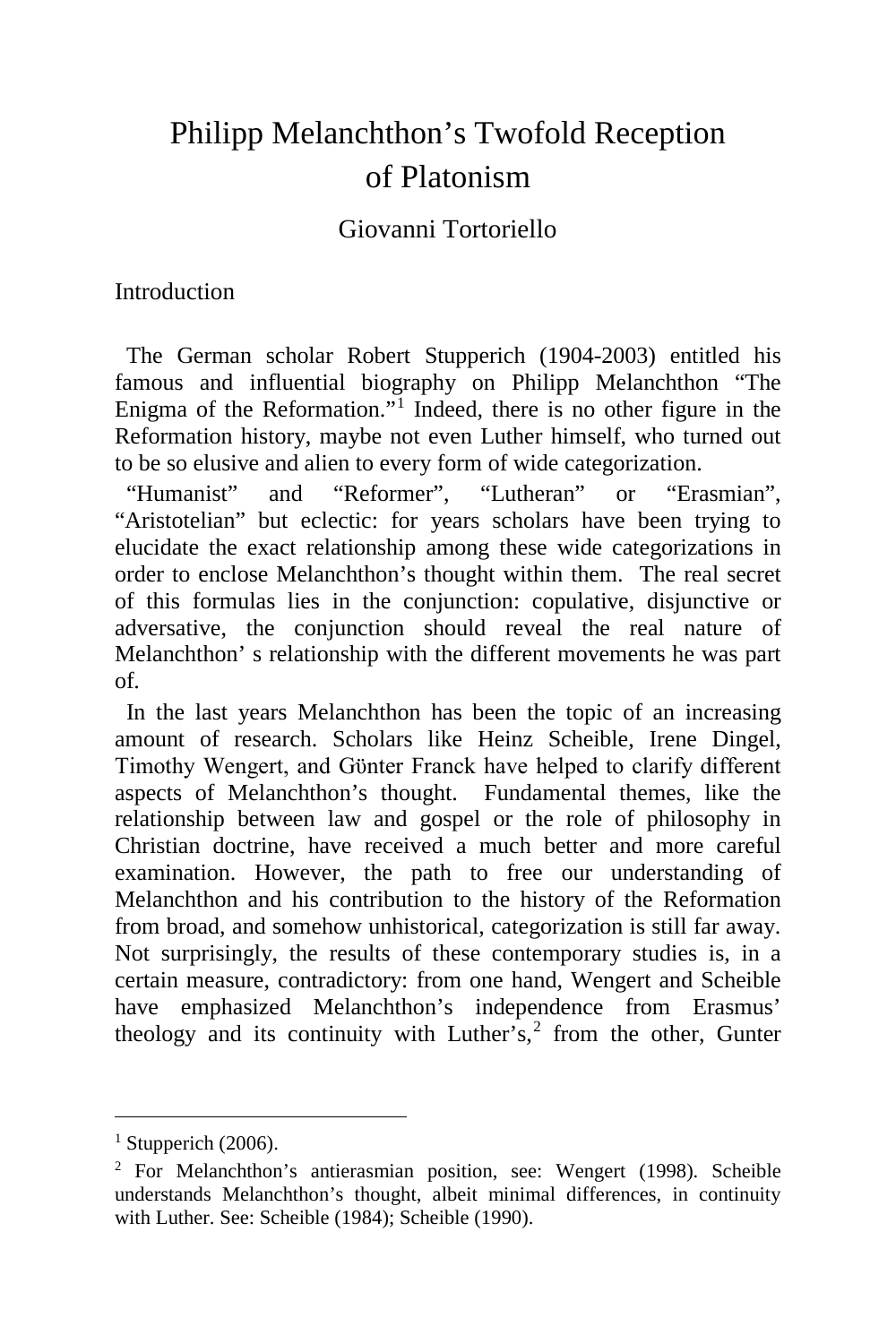Franck does not perceive Melanchthon's thought in antithesis to Erasmus and highlights a platonic influence on Melanchthon.<sup>[3](#page-2-0)</sup>

 Despite the improvement in our understanding of Melanchthon's thought, many contradictory aspects still need to be clarified. This paper aims to show that, although Melanchthon incorporated platonic concept in his philosophical system, he consciously did it in contraposition with Erasmus. This is well represented by Melanchthon's quotation of Origen of Alexandria, who is often quoted by the *Praeceptor Germaniae* in order to criticize his most famous 16<sup>th</sup> century reader, namely Erasmus himself. According to Melanchthon, Origen's theology corrupted true Christian doctrine because of the improper mingling by the Alexandrian father of Platonic philosophy and Christian revelation. However, as an eclectic, in his philosophical works Melanchthon made full use of Platonic philosophy. It is necessary to clarify how Melanchthon perceived the relationship between Aristotle and Plato and contextualize it in wider reception of Greek philosophy in the early sixteenth century.

#### Melanchthon's critique of Erasmus' Origenism.

 As is well known, the years 1524-25 marked a crucial point in the history of the Reformation because of the dispute between Erasmus of Rotterdam and Martin Luther over the freedom/bondage of the will. The myth of Melanchthon who maintained a middle position between the two contenders has been dismantled by Timothy Wengert, who argued that Melanchthon's 1528 *Scholia* on Colossians must be understood as a continuum and the last propagation of the dispute between Luther and Erasmus with Melanchthon in the side of Luther in defending the theology of the Wittenberg reformers.<sup>[4](#page-2-1)</sup> Erasmus, replying to Luther's *De Servo Arbitrio* in his two books *Hyperaspistes*, had vehemently criticized both Luther and Melanchthon, accusing the latter of being Luther's ghostwriter. In his *Scholia* on Colossians

<span id="page-2-0"></span><sup>3</sup> Frank discussed Melanchthon's "philosophical theology" in Frank (1995). In 1998 he presented a paper on the influence of Neoplatonic tradition in occasion of the annual meeting of the American Academy of Religion. See: Frank (2001). For his reading of Melanchthon's *Liber de Anima*, one of Melanchthon's works in which the platonic influence is stronger, see: (Frank 1996). Regarding the Melanchthon-Erasmus relationship, Frank explicitly describes Melanchthon's philosophy in Erasmian terms: Frank (2012) 2-5.

<span id="page-2-1"></span><sup>4</sup> Wengert (1998)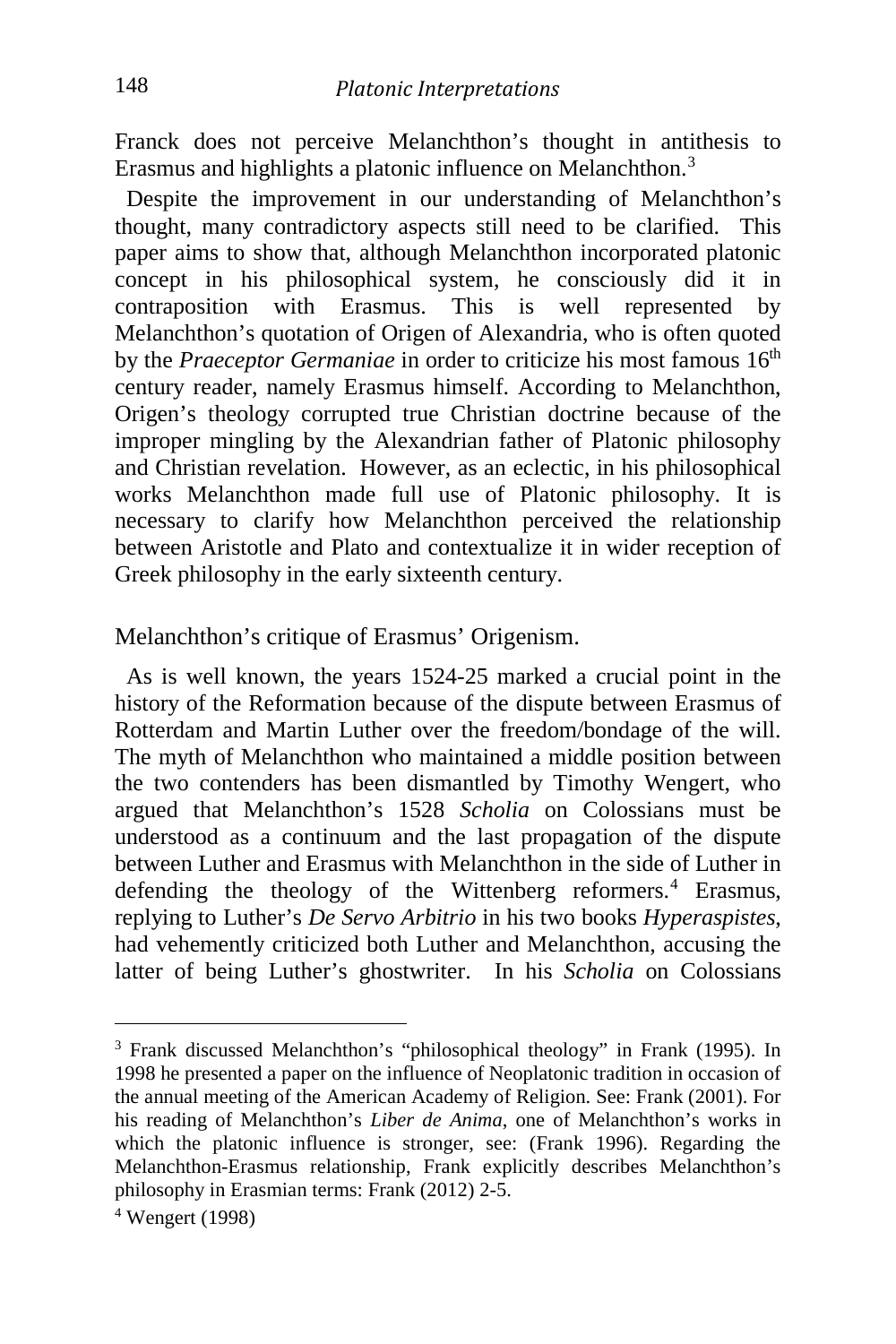Melanchthon took position against Erasmus accusing "Origen and those who follow him" of misunderstanding the relationship between law and gospel. The *Praeceptor germaniae* uses the Alexandrian theologian as an identifier to indirectly criticize Erasmus, according to the  $16<sup>th</sup>$  century literary standards.<sup>[5](#page-3-0)</sup>

 Melanchthon's use of Origen as an identifier in order to attack Erasmus can be traced back at least to 1521, when a 24 year old Melanchthon published the first edition of his *Loci Communes***,** the first systematic description of the Protestant theology.<sup>[6](#page-3-1)</sup> The whole book is marked by Luther's critique of philosophy, the limits of human reason, the intrinsic sinful condition of human nature after original sin. Melanchthon's humanistic background is just a faded memory, still recognizable in methodology and in the elegance of the style, $\frac{7}{1}$  $\frac{7}{1}$  $\frac{7}{1}$  but no more in the content.

 Melanchthon derives from Luther the distinction between Law and Gospel.<sup>[8](#page-3-3)</sup> The former shows sin and the weakness of human nature, the latter the cure to this disease which is God's promise of salvation through faith alone. This distinction is linked to a negative anthropology, according to which human powers are completely darkened by original sin. The whole human nature is nothing but sin. Following Luther and his interpretation of Paul's Epistle to the Romans, Melanchthon labels human nature as Flesh. Only the

<span id="page-3-0"></span><sup>5</sup> Wengert notes that "not only in his argumentum for Colossians, used as a preface for both Paraphrases and the Annotationes, but also in the paraphrase and annotations of this passage (and other discussed earlier) , Erasmus insisted that paul excluded ceremonial, not moral, works from salvation. He followed an entire host of medieval and patristic commentators, including Augustine. But Melanchthon argued that the source of this approach, Origen, was misled and that, once followed to its logical conclusion, this approach resulted in a distortion of Paul's point of view (sentential). By making the origin of this defect Origen, he could warn readers away from an entire exegetical tradition and its-present-day defender, the moral philosopher Erasmus." Wengert (1998) 46.

<span id="page-3-1"></span><sup>&</sup>lt;sup>6</sup> CR 21, 83-227. For further discussion of Melanchthon's critique of Origen and Hieronymus as an antierasmian polemic, see: Burger (2006) 13-26. Meijering dates the first Melanchthon's critique of Origen and his followers to 1520 in a letter to Hessus Meijering (1983) 74.

<span id="page-3-2"></span><sup>7</sup> For the meaning of the terms *Loci* and *Loci Communes*, see Breen (1947) 197- 209.

<span id="page-3-3"></span><sup>8</sup> Kusukawa (1995) 27-74. For a general assessment of Luther's distinction between Law and Gospel, see Kolb (2014) , Barth and Maloney (2012)135-6. For Melanchthon's distinction between law and Gospel and his later dispute with John Agricola, see: Wengert (1997).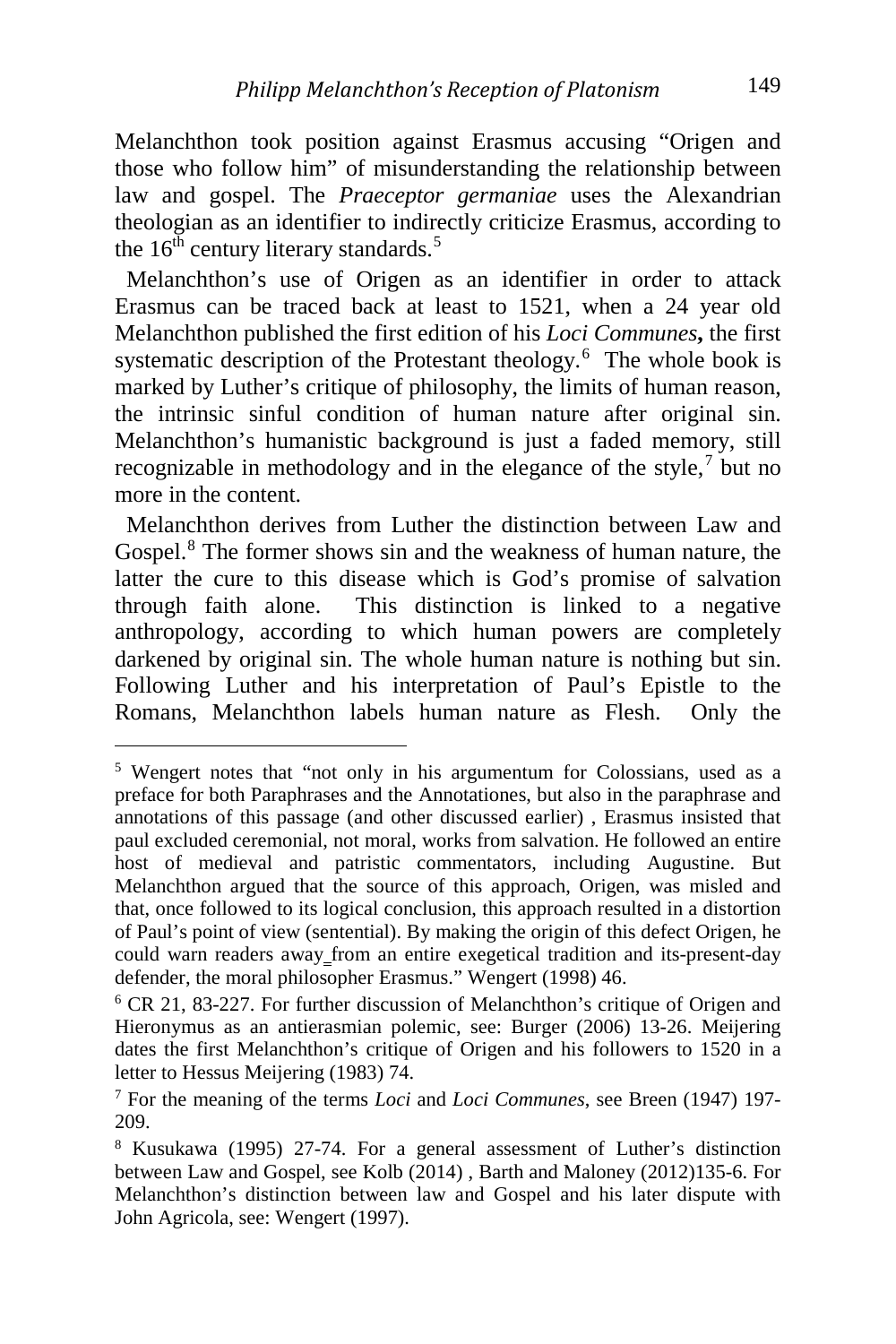intervention of the Holy Spirit freely bestowed by God can regenerate the darkened condition of men and grant eternal salvation.

 According to Melanchthon, the philosophical terms "free will" and "reason" have been improperly applied to Scripture, which never mentions them. The Bible disdains human reason which, since is corrupted by sin, cannot grasp the divine message. Moreover, Paul never talks about the freedom of the will; on the contrary, he emphasizes that everything happens for absolute necessity. In Melanchthon's eyes, pretending that the human will can interfere with the divine judgment is pure blasphemy.<sup>[9](#page-4-0)</sup>

 Despite this, the commentators applied impious notions to the Scripture and, little by little, these human categories widened throughout the Church. Gradually, the teaching of the Scripture has been substituted by the teaching of the philosophers. Whereas the modern commentators substituted the Scripture with the teaching of Aristotle, the ancient commentators perverted the true meaning of the Scripture applying the platonic notion of reason.<sup>[10](#page-4-1)</sup>

 Melanchthon's affinity with Luther's critique of philosophy and human reason is quite clear. The Swabian theologian seems to identify the improper application of Plato's notion of reason with Origen of Alexandria, and thus indirectly with Erasmus of Rotterdam. In this context, Melanchthon departs from Erasmus on two fundamental topics, that is biblical hermeneutics and theological anthropology.

After having pointed out that the intellect is not free from the senses, and that the very distinction between senses and intellect is tricky, Melanchthon adds: "Those passages of Scripture that I cited above sufficiently refute this opinion of the Scholastics. Nor can they run to Origen, pretending that his talk about the soul, the flesh, and the spirit supports them. What do we care what Origen thinks anyway? We are discussing the judgement of Scripture, not of Origen."<sup>[11](#page-4-2)</sup>

<span id="page-4-0"></span> $^{9}$  CR 21, 86.

<span id="page-4-1"></span><sup>10</sup> Ibid.: *Additum est e Platonis philosophia vocabulum Rationis aeque perniciosum. Nam perinde atque his posterioribus ecclesiae temporibus Aristotelem pro Christo sumus amplexi, ita statim post ecclesiae auspicial per Platonicam philosophiam Christiana doctrina labefactata est.* 

<span id="page-4-2"></span><sup>11</sup> Melanchthon (2014). CR 21,115: *Quam sententiam scholasticorum illi scripturae loci quos supra citavirnus satis redarguunt. Neque iuvari possunt Origene,is ut videri volunt, ubi ille de Anima carneet spiritu disseruit. Quanquam quid ad nos quid Origenes sentiat, cum nos de scripturae, non de Origenis sententiadisputemus?*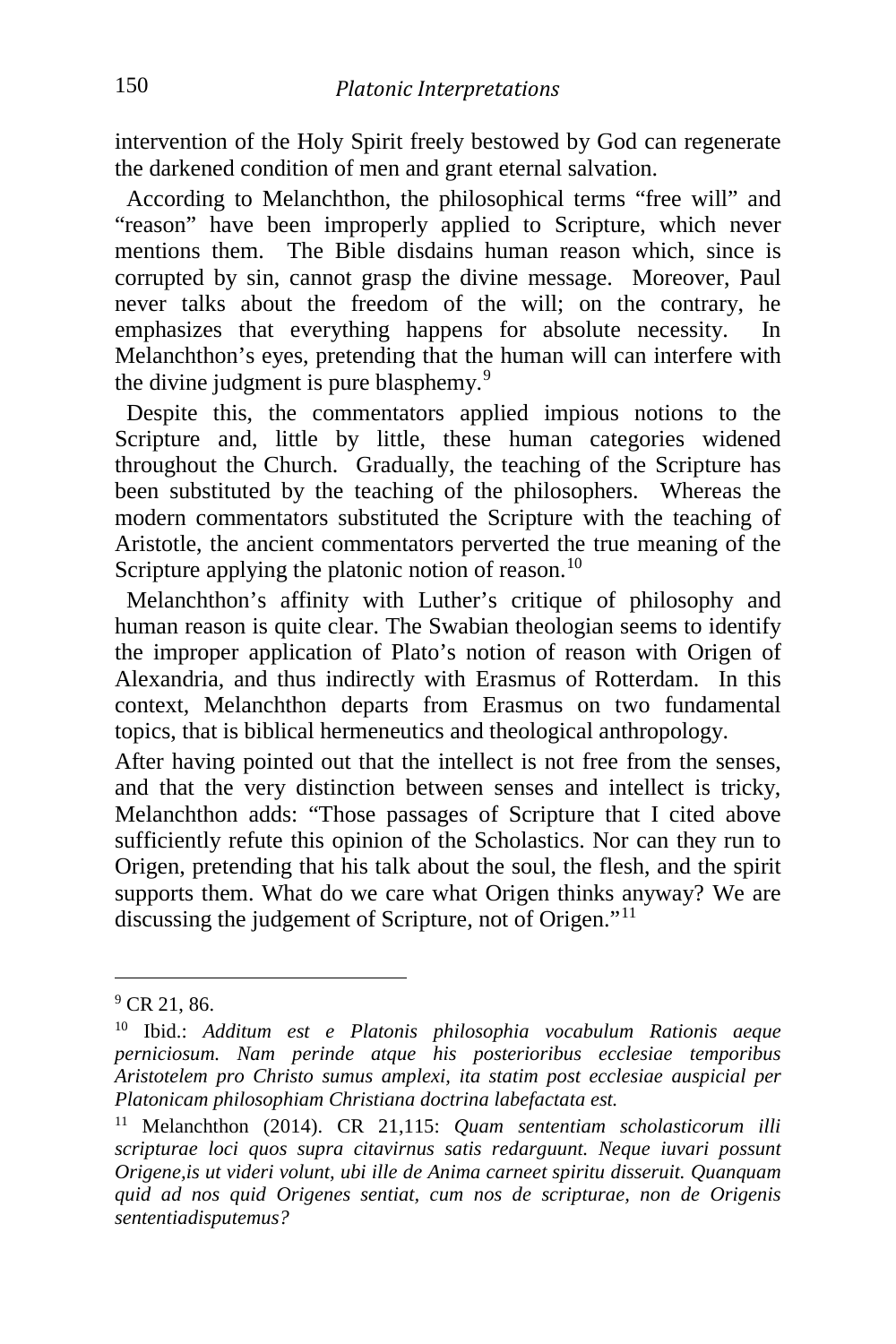This passage does not have to be understood as a generic accusation against the Scholastics, but a precise anti-erasmian statement. In 1503 Erasmus published a collection of his early works, among which the *Enchiridion Militis Christiani[12](#page-5-0)* ("The Handbook of a Christian Knight"), a text in which Erasmus gives the description of human nature here criticized by Melanchthon.

 In the *Enchiridion* Erasmus claims that Origen, following Paul, wisely divided human nature in three parts: flesh, spirit, and soul. The body is the lowest part, the most corrupt, and tainted by sin. The Spirit, on the contrary, is the proof that we have been created in the image of God: in the Spirit, God impressed in our mind the eternal law of justice and thanks to the Spirit we can unite ourselves with the divine. The soul is in a middle position between these two extremes: it can elevate to the level of the Spirit, or degenerate to the corporal part.<sup>[13](#page-5-1)</sup>

 As we can see, in his *Loci* Melanchthon uses Origen to criticize the most famous reader of the Alexandrian theologian in the  $16<sup>th</sup>$  century, Erasmus. The second matter of contention in Melanchthon's 1521 *Loci*  against Origen/Erasmus concerns the reading of the Scripture: "If you take away all the absurd allegories of Origen, together with the forest of his philosophical opinions, how little will be left?"[14](#page-5-2)- Melanchthon rhetorically asks. A critique against Origen's allegorical reading of the Bible that Melanchthon moves also in the last edition of his Loci: "Therefore, - he claims- we must set aside the ravings of Origen who says that the letter is the grammatical sense used in the description of ceremonial and historical matters, but the Spirit is the allegorical interpretation of these ceremonies and historical events. Following these hypothesis, he later on took far greater license than the church can allow and dreamed up fictitious interpretations, almost as a painter does when he paints imaginary creatures such as chimaeras, sea monsters, and centaurs."<sup>[15](#page-5-3)</sup> Finally, commenting Rom. 7 (:14) "The Law is spiritual", Melanchthon explains that the word "spiritual" refers

<span id="page-5-0"></span><sup>&</sup>lt;sup>12</sup> Erasmus (2016). From here on cited as ASD.<br><sup>13</sup>ASD V-8: 152-158.

<span id="page-5-1"></span>

<span id="page-5-2"></span><sup>&</sup>lt;sup>14</sup> Melanchthon (2014), Kindle Location 456

<span id="page-5-3"></span><sup>15</sup> Melanchthon (2011). CR 21,932: *Explodantur ergo deliramenta Origenis, qui litera ait esse sensum Grammaticum in descriptione ceremoniarum et historiarum, Spiritum vero allegoricam interpretationemceremoniarum et historiarum. Hanc secutus hypothesin postea nimis magna licentia et profecto non concedenda in Ecclesia, lusit fingendis interpretationibusfore ut pictores ludunt, cum pingunt Chimaeras, Scyllas, Centauros.*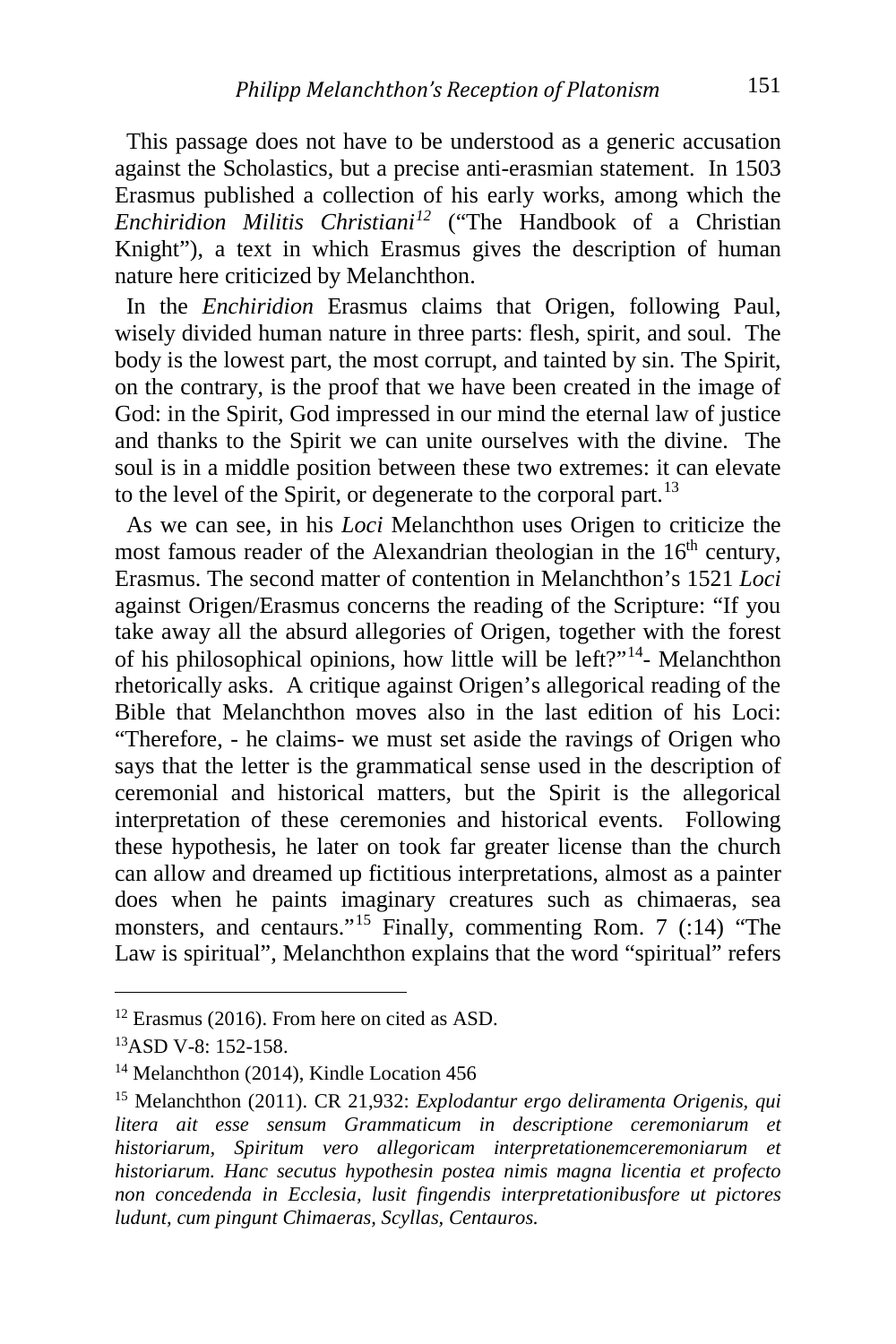to the spiritual judgment of God and it must not be read allegorically, as Origen, "who failed to interpret correctly the letter and the Spirit,"[16](#page-6-0) does.

The link Origen-Erasmus on the allegorical reading of the Bible is clear since some years earlier Erasmus had praised Origen as the best commentator of the Holy Scripture precisely because of Origen's ability in reading the Holy text behind the literal sense. In the *Enchiridion Militis Christiani* Erasmus invites the reader to prefer the commentators who goes behind the literal sense, naming Origen, Jerome, Ambrose, and Augustine.[17](#page-6-1) Later, he specifies that the apostle Paul opened fountains of allegory and Origen followed Paul obtaining mastery in decoding these allegories.<sup>[18](#page-6-2)</sup>

Origen as the first perverter of the doctrine of Justification

 In the inflamed theological debate of the early sixteenth century, the reception and interpretation of the Church Fathers had a prominent role. In the previous chapter I showed that Melanchthon repeatedly quotes Origen of Alexandria to criticize Erasmus of Rotterdam. On the contrary, the Wittenberg reformers presented their theology in continuity with Augustine's teachings, especially in the *Confessio Augustana* (1530). It is well known that, while praising Augustine publicly, Melanchthon criticizes him in a letter to Johannes Brenz (1499-1570). This ambivalence became evident in Melanchthon's 1532 *Commentary on Romans* in which Melanchthon explicitly contrasts his forensic understanding of the doctrine of justification to

<span id="page-6-0"></span><sup>16</sup> Melanchthon (2011) 347. CR 21, 933: *At lex Dei postulat ardentes motus spirituales, agnitionem, timorem, fiduciam, dilectionem Dei, denique obedientiam perfecta. Et econtra iudicium Dei est et horribilem ministerium irae divinae opprimentis omnes homines non tantum propter externa delicta, sed etiam propter interiores tenebras et immunditiem. De hoc orrendo iudiciu loquitur Paulus, non de Origeniciis allegoriis aut fabellis. Dolendum est graavissimam doctrinam et Ecclesiae propriam de usu Legis, de ministerio Evangelii, de fide, de donatione Spiritus sancti, de veris fidei exercitiis in invocatione, deque motis a Spiritu sancto accensis obscuratam et obrutam esse illis somniis Origenis non recte interpretantis Literam et Spiritum.* 

<span id="page-6-1"></span><sup>17</sup> ASD V-8: 118-20.

<span id="page-6-2"></span><sup>18</sup> ASD V-8: 188. Erasmus further developed these concepts in his *Ratio seu Methodus perveniendi ad veram theologiam*. For Erasmus' reading of Origen, see Godin (1982).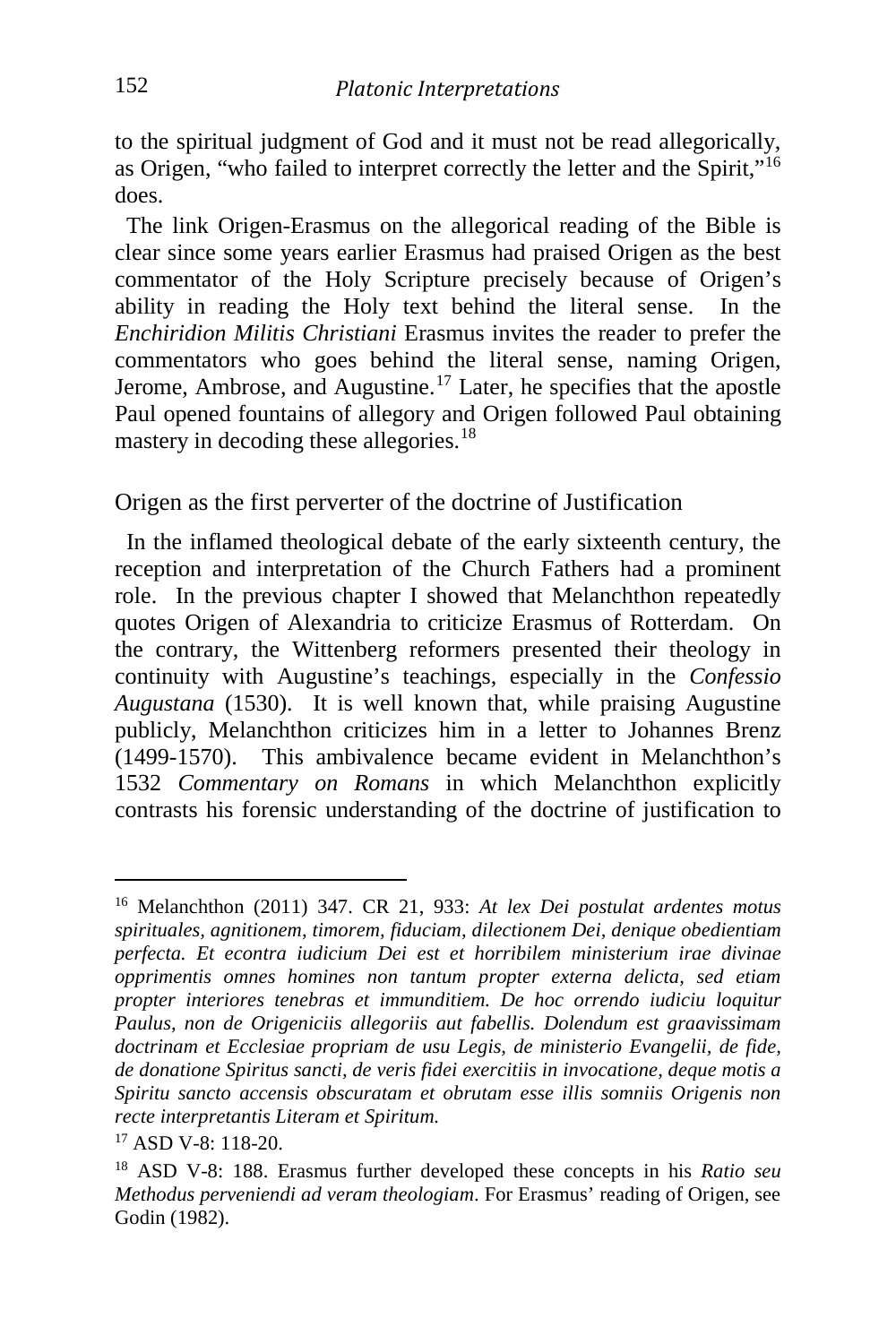Augustine's idea of a transformative grace.<sup>[19](#page-7-0)</sup> In general, the appropriation (and misappropriation) of the Church Fathers in the early sixteenth century should be read as a discursive construction aroused in a specific historical context. Thus, in the case of Melanchthon, he quotes Augustine as an authority in order to legitimize his own positions, and, simultaneously, he criticizes Origen in order to delegitimize the positions of his rivals.

Albeit he occasionally quotes Origen positively,  $2^0$  in the following years Melanchthon further developed his critique of Origen identifying the Alexandrian theologian as the initiator of a Platonic deviation of true Christian teaching. In his 1532 commentary on Romans, Melanchthon emphasizes that the Scholastics "proudly deride what we say about original sin and recall us to philosophy. In sum, they imagine that righteousness in the sight of God or what the law of God demands is nothing else than the discipline with which philosophy is satisfied. Pelagius professed this opinion, but the seeds are scattered in the commentaries of Origen. And since this opinion is in agreement with the judgment of human reason, which has not truly experienced fear and true comfort in repentance, people easily embrace these reasonings."[21](#page-7-2)

 According to Melanchthon, the confusion between Platonic philosophy and Christian doctrine is the cause of Origen's mistake. Because of his Platonism, Origen opened the doors to the most pernicious heresy in the history of Christianity, Pelagianism. In his 1548 Oration *De Luthero et aetatibus ecclesiae[22](#page-7-3)* Melanchthon identified in Origen the first theologian who perverted the cotrine of justification. Developing his own understanding of the history of

<span id="page-7-0"></span><sup>&</sup>lt;sup>19</sup> The meaning of these passages in Melanchthon's thought has been recently investigated by Fink (2017) and Scheck (2016). For Scheck, see especially chapter 6, in which the author deals with the reception of Origen's commentary to the Romans in Luther and Melanchthon.

<span id="page-7-1"></span> $20$  For Melanchthon's praising of Origen, see Meijering (1983) 74-9.

<span id="page-7-3"></span><span id="page-7-2"></span><sup>21</sup> Melanchthon (2010), Kindle Location 168-171. CR 15, 496: *Superbe derident ea quae de peccato originis dicimus, revocant nos ad philosophiam: Et in summa, non aliud imaginantur esse iusticiam coram Deo, aut quam lex Dei postulat, nisi illam ipsam disciplinam, qua contenta est philosophia. Hanc opinionem Pelagius professus est, sed semina sparsa sunt in commentariis Origenis. E cum sit opinio consentanea iudicio rationis humanae, quae non est experta vero pavores et consolationem veram in pa enitentia, facile homines haec* πιθανὰ *amplectuntur.* <sup>22</sup> CR 11: 783-88.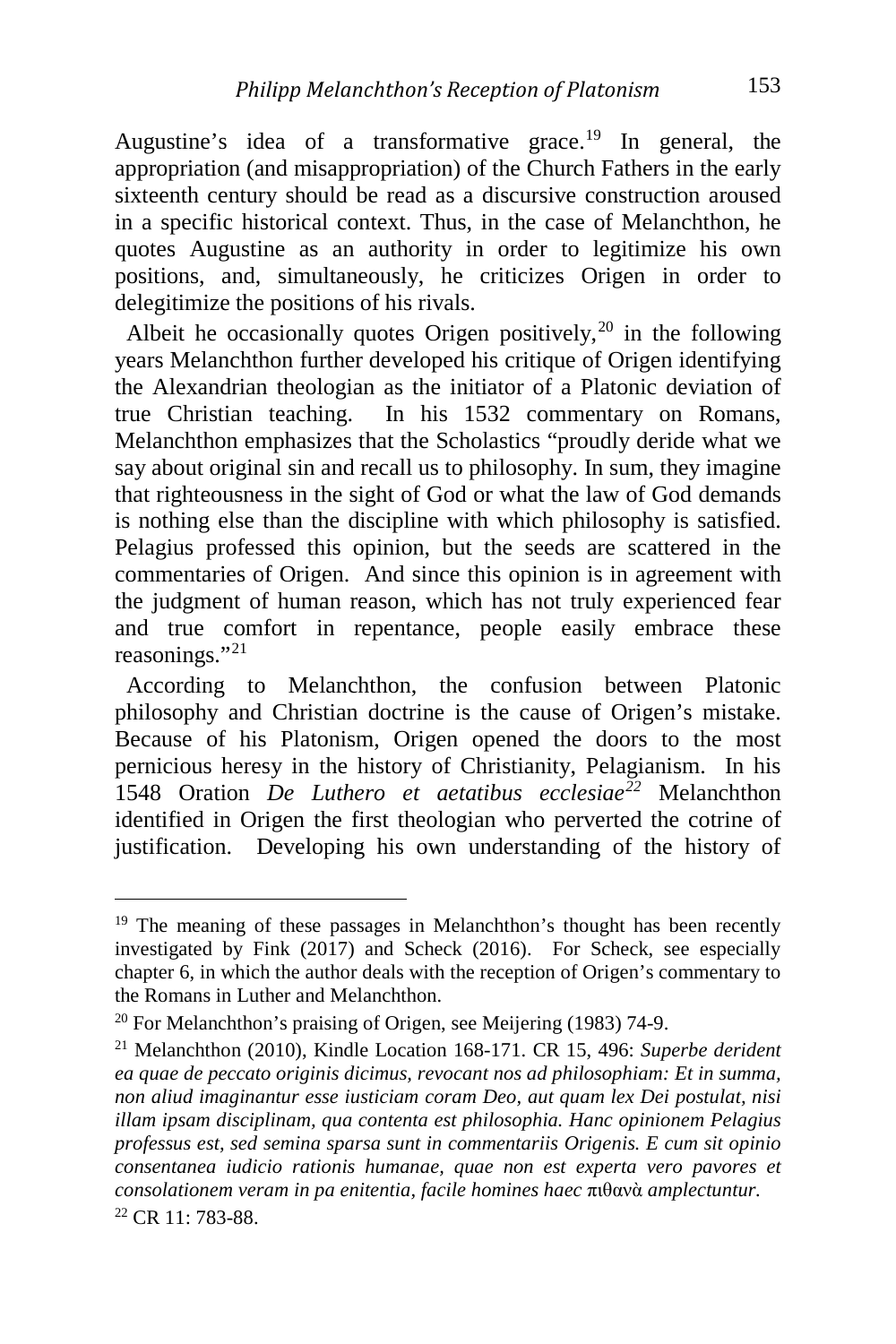revelation, Melanchthon explains that Origen's mistake of mixing platonic philosophy and Christian theology, human notions and divine wisdom, led to the heresy par excellence, Pelagianism.

 Distancing himself from Erasmus who based his understanding of the history of the Church on the concept of the "magnus consensus,"<sup>[23](#page-8-0)</sup> Melanchthon perceives the history of the Church as a perennial struggle between orthodoxy and heterodoxy.<sup>[24](#page-8-1)</sup> Excluding the predication of the apostles, God assigned the propagation of His message to few men, while the majority of people spread a heretical message. When the truth of the Gospel is so much perverted that the true divine message risks to get extinguished, God inspires his prophets to reestablish the true meaning of the Holy Scripture. This is the role that Melanchthon assigns to both Augustine and Luther in the history of the Church. <sup>[25](#page-8-2)</sup> According to Melanchthon, Origen's teachings represent the moment of departure from the true predication of Paul and the apostles. The second age of the Church, that Melanchthon labels as *Aetas Origenica*, was dominated by superstition and Platonic philosophy.[26](#page-8-3)

The Praeceptor's pedagogical preference for Aristotle

In the mid-15<sup>th</sup> century a dispute on the relationship between Platonism and Christian faith arouse: in 1458 George of Trebizond wrote his *Comparationes Philsophorum Aristotelis et Platonis* in which he accused the revival of Platonism as a threaten for Christian religion, in 1469 the cardinal Bessarion criticized George defending Plato and Platonism in his *In Calumniatorem Platonis*. [27](#page-8-4)

<span id="page-8-0"></span><sup>&</sup>lt;sup>23</sup> Green (1975).

<span id="page-8-1"></span><sup>24</sup> Fraenkel (1961) 69.

<span id="page-8-2"></span> $25$  Fraenkel (1961) 95-6.

<span id="page-8-3"></span><sup>26</sup> CR 11,786: *Sed consideremus tempora post predicationem Apostolorum, quae etiams alius aliter distribuere potest, tamen opinor perspicuor hoc modo discerni, ut prima aetas ac pura, sit ipsa apostolica, et proxima discipulorum, qui doctrinam nondum dilutam Platonicis opinionibus ac superstitiosis ritibus tradebant.*

*Secunda aetas est Origenica, in qua iam calligo effuse erat doctrinae de fide, et in Ecclesia late dominabantur philosophia Platonica et superstitio.* For further discussion, see Fraenkel (1961, 86-90) 86-90.

<span id="page-8-4"></span> $27$  For an overview of the dispute and its influence in the following years, see Monfasani (2008).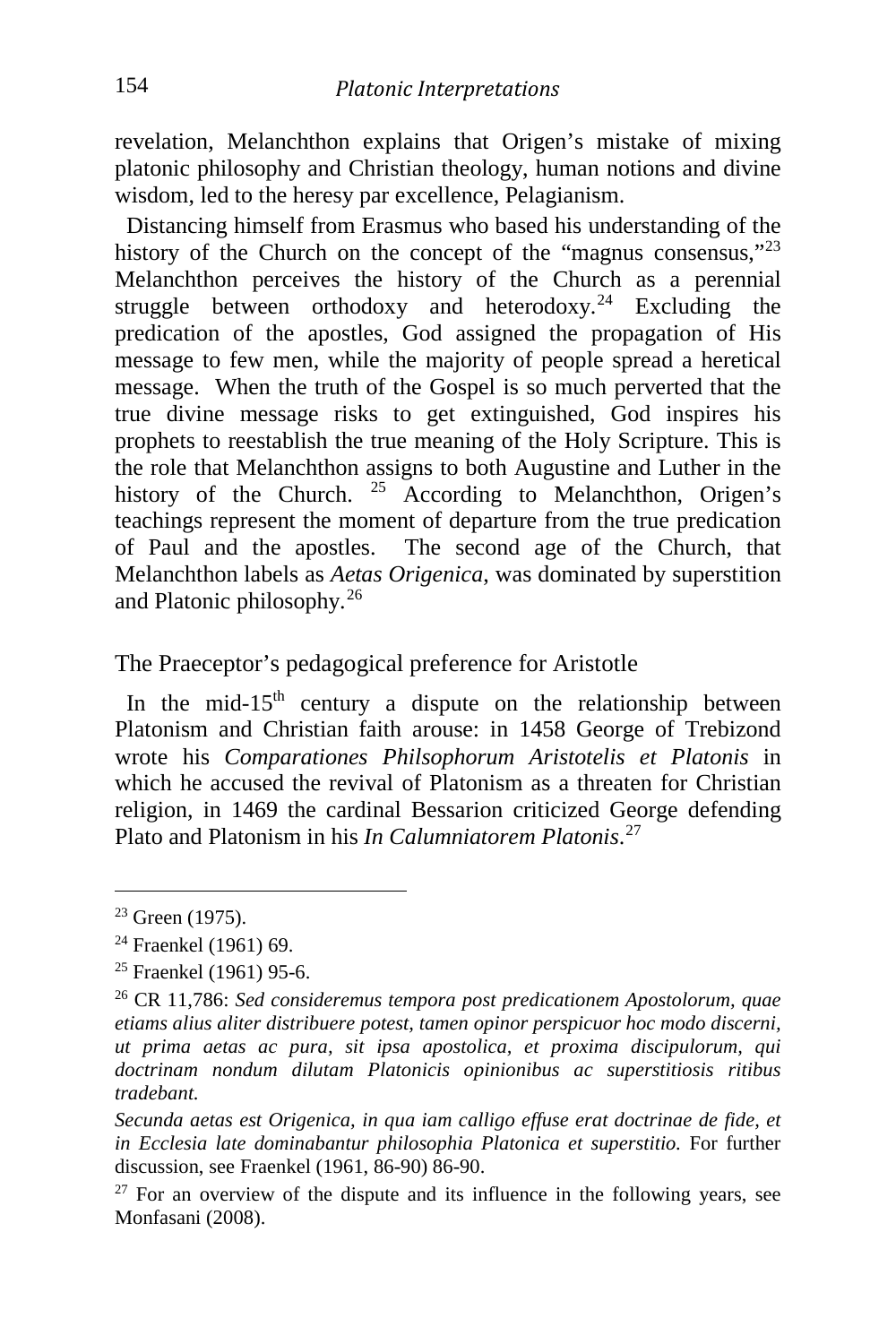Melanchthon remembers this dispute in an Oration on Plato, written in 1538 and held by Conradus Lagus in occasion of the proclamation of master degree in philosophy.<sup>[28](#page-9-0)</sup> Melanchthon explicitly sides with Theodore of Gaza (1415-1475), arguing that he was right in claiming that the two most important philosophers of the ancient world must have their own place in the secular learning.<sup>[29](#page-9-1)</sup> However, Melanchthon emphasizes that there are pedagogical reasons for which a teacher should prefer Aristotle rather than Plato. In the previous year (1537), as dean of the arts Faculty at the University of Wittenberg, in occasion of the graduation of Masters students, Melanchthon gave an oration on the life of Aristotle.<sup>[30](#page-9-2)</sup> The two orations well exemplify Melanchthon's understanding of the relationship between Plato and Aristotle.

 On both occasions, the oration begins with an exhortation to follow laws and established authority and to pursue virtue. Aristotle and Plato are pictured as examples of good, wise, and learned behavior. Studying their life and works, young students learn how to behave wisely and how to distinguish true philosophy from sophistry. The latter consists in mixing different topics together for the sake of debate, it derives from ignorance, and it is very dangerous for Church and state.

 Then, in both the orations, Melanchthon summarizes the life of the philosopher he is talking about. For Aristotle's life the main sources seem to be Diogenes Laertius' *Lives*, [31](#page-9-3) while for Plato's life he quotes from Diogenes as well, but also from some pseudo platonic epistle, and from Marsilio Ficino's summary of Plato's life in the 1517 edition of his translation of Plato's *Opera*. [32](#page-9-4) What it is worth noting in Melanchthon's description of Plato and Aristotle's lives is that in both cases Melanchthon expresses the firm convincement that certain events of their life have been guided by divine providence. Indeed, Melanchthon claims that God drove Plato to Egypt in order to retrieve the ancient knowledge of the movements of the heavens. Melanchthon claims that Plato was not satisfied with the discussions on life and moral he heard in Athens from Socrates and was convinced that a

i,

<span id="page-9-0"></span> $28$  CR 11, 413-25. For the English translation I follow the edition of Melanchthon's orations edited by Sachiko Kusukawa and translated by Christine Salazar. See Melanchthon (1999) 191-203.

<span id="page-9-1"></span><sup>29</sup> CR 11, 423.

<span id="page-9-2"></span><sup>30</sup> CR 11, 342-49; Melanchthon (1999).204-11.

<span id="page-9-3"></span><sup>31</sup> Melanchthon (1999) 207.

<span id="page-9-4"></span><sup>32</sup> Melanchthon (1999) 192, n. 2.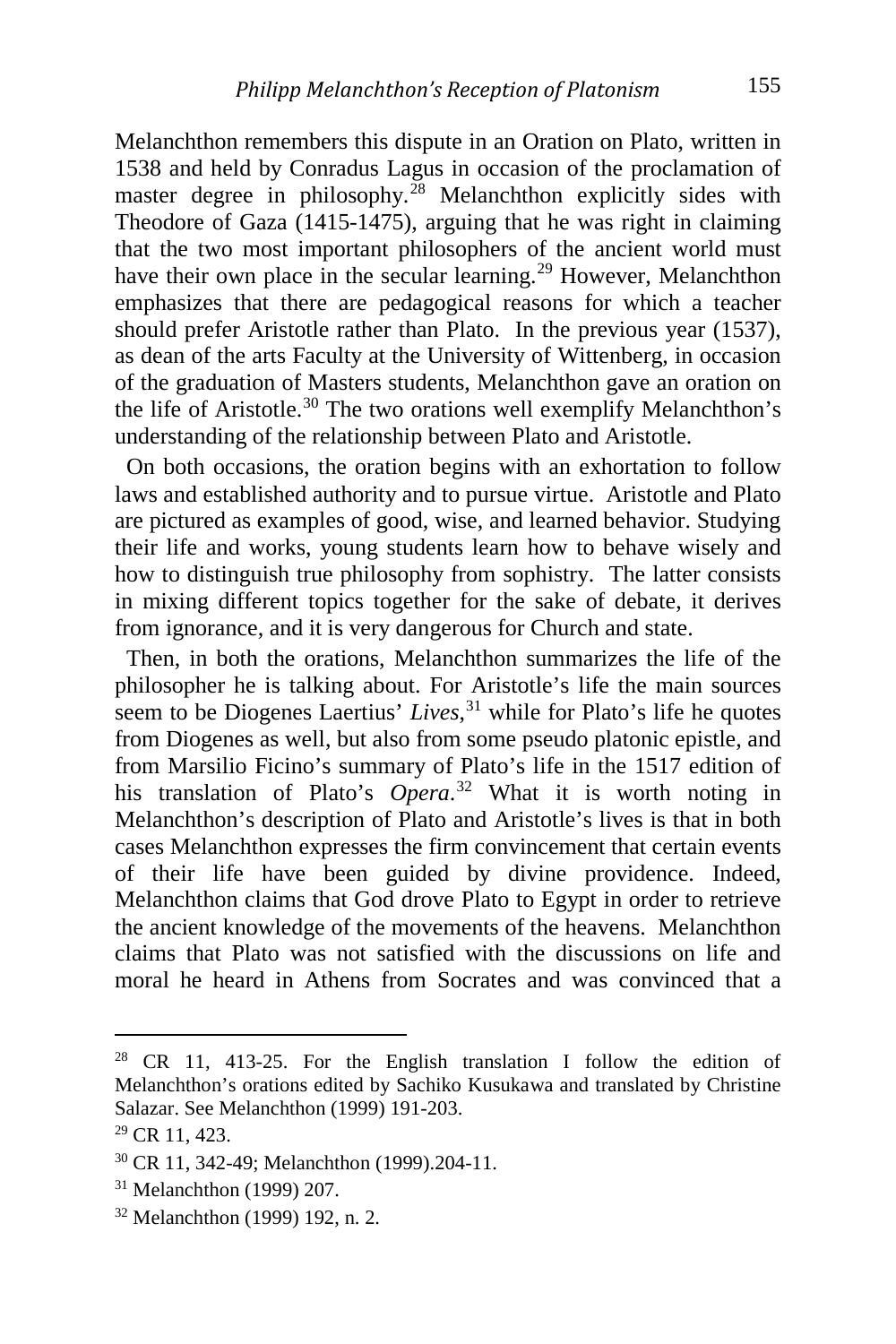better understanding of the nature of things was necessary in order to understand also morality. For this reason, he went to Egypt with Eudoxus and Euripides. There, they rediscovered the ancient knowledge of the movements of the heavens, a kind of knowledge that Thales had passed on in Greece only in small part but which, at the time of Plato, was already forgotten. Moreover, Eudoxus wrote also a table of the motions and an order of the year. Plato, Eudoxus, and Euripides are those who brought this kind of knowledge to Western philosophy. Their braveness in undertaking a long and dangerous journey for the sake of knowledge and truth is worthy of admiration and is an example to imitate.<sup>[33](#page-10-0)</sup>

 Divine providence intervened in history in order to avoid that this knowledge which is necessary for theology and true knowledge of God perished. In the same way, God guided history in order that the perfect master, Plato, could have shared his knowledge with the most talented and brilliant man of the following generation, Aristotle. For Melanchthon, the meeting and collaboration between Plato and Aristotle is part of the divine will to defend the arts in order to show men His existence and His love. At the same way, God ensured that Aristotle became the teacher of the man destined to conquer the world, Alexander the Great, in order that Aristotle could teach to the young Alexander the art of good government and to bend Alexander's violent disposition toward gentleness. Aristotle wrote many books in order to explain Alexander how to provide the state with fair laws and discipline. In turn, Alexander generously embellished the state with art and education  $34$ 

 Melanchthon rejects the idea that Plato and Aristotle did not respect and admire each other. Indeed, he reports all the praises from Plato to Aristotle and from Aristotle to Plato referred by Diogenes Laertes in his *Lives*. The fact that they disagree on certain matters does not imply that they do not respect each other. Just like friends can disagree and still being friends, in the same way learned men have different opinions without harshness of their minds.

 Moving beyond their personal relationship to their philosophical works, the emphasis is still posed on an essential continuity between Plato and Aristotle which goes behind disagreements on specific topics. In Melanchthon's eyes, a real philosopher can be considered as

<span id="page-10-0"></span><sup>33</sup> CR 11, 415-6. Melanchthon (1999) 193-4.

<span id="page-10-1"></span><sup>34</sup> CR 11, 345-46.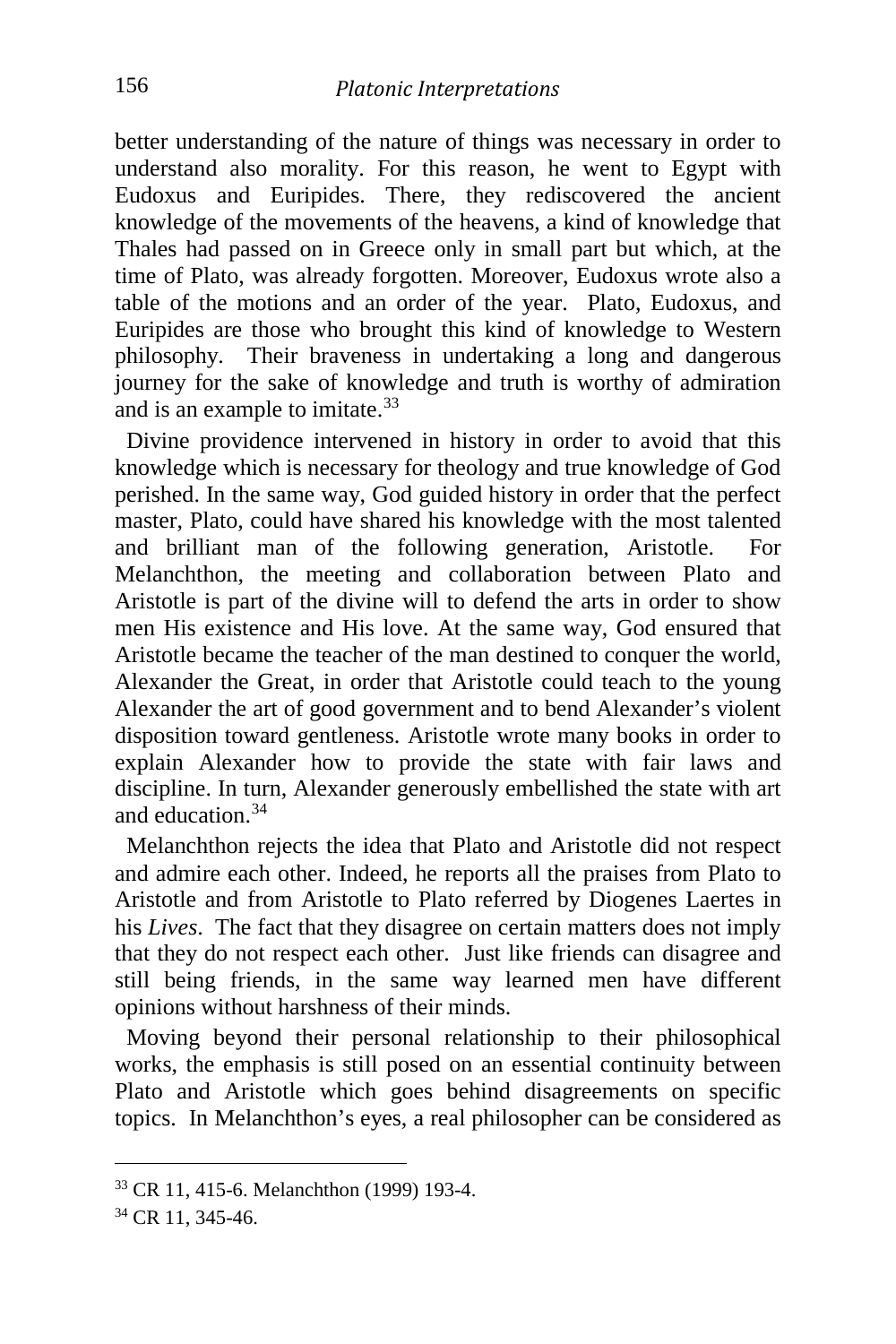such only if he has two skills: method and style of discourse. The philosopher differentiates himself from the sophist precisely because he applies a method, namely he does not claim something out of proof, but only what he can demonstrate. When, with great knowledge, one has learned to apply this method to philosophy, he can also apply it to religious discussions, clearing up what is complicated and shedding light on what is obscure. $35$ 

 The perfect example of this kind of philosophy which rejects sophistry and preserves a true method is represented by the teachings of Aristotle. On the contrary, the other philosophical sect must be rejected: Stoic doctrine is full of exaggeration both because it claims that good health, richness and other similar things are not good, and because with the doctrine of *apatheia* it pretends that the reason can completely control the emotions. Epicurus is not a philosopher at all since he is facetious and pretends that everything exists by chance, he takes away the first cause, and in general every aspect of Epicurean philosophy disagrees with the teachings of the physicists. Finally, the Academics do not preserve a proper philosophical method and therefore tend to overturn everything.  $3\overline{6}$ 

 Unlike Aristotle, Plato often mentions this method, but he rarely applies it. In some occasions he freely digresses from the topic he is dealing with, many concepts in his works are hidden under the veil of images and allegory, and he almost never helps the reader explicitly claiming what he has to note in that specific passage. Even more pernicious for the young is the fact that in some of his works Plato clearly jokes and does not express his real thought. This is the case of the *Republic*, a work in which- according to Melanchthon- Plato "wanted to censure wittily and figuratively the infinite greed of the mighty."[37](#page-11-2) The work in which Plato expresses his real political ideas is *The Laws*, in which "he explained his purpose simply and without riddle." In this work, Plato correctly explained how to lead the cities, and the Roman lawyers copied many part of the Platonic texts in emanating their law. So, for instance, Plato suggested that it is lawful

<span id="page-11-0"></span><sup>35</sup> See Melanchthon's 1536 Oration on Philosophy. CR 11, 278-84 and Melanchthon (1999) 126-32.

<span id="page-11-1"></span><sup>36</sup> CR 11,282.

<span id="page-11-2"></span><sup>37</sup> Melanchthon (1999) 200. CR 11,422: *Est et [πολιτεία](http://www.perseus.tufts.edu/hopper/text?doc=Perseus:text:1999.04.0057:entry=politei/a), in qua fingit communem rerum usum, prorsus ironica; voluit enim salse et figurate infinitam rapacitatem potentum taxare.*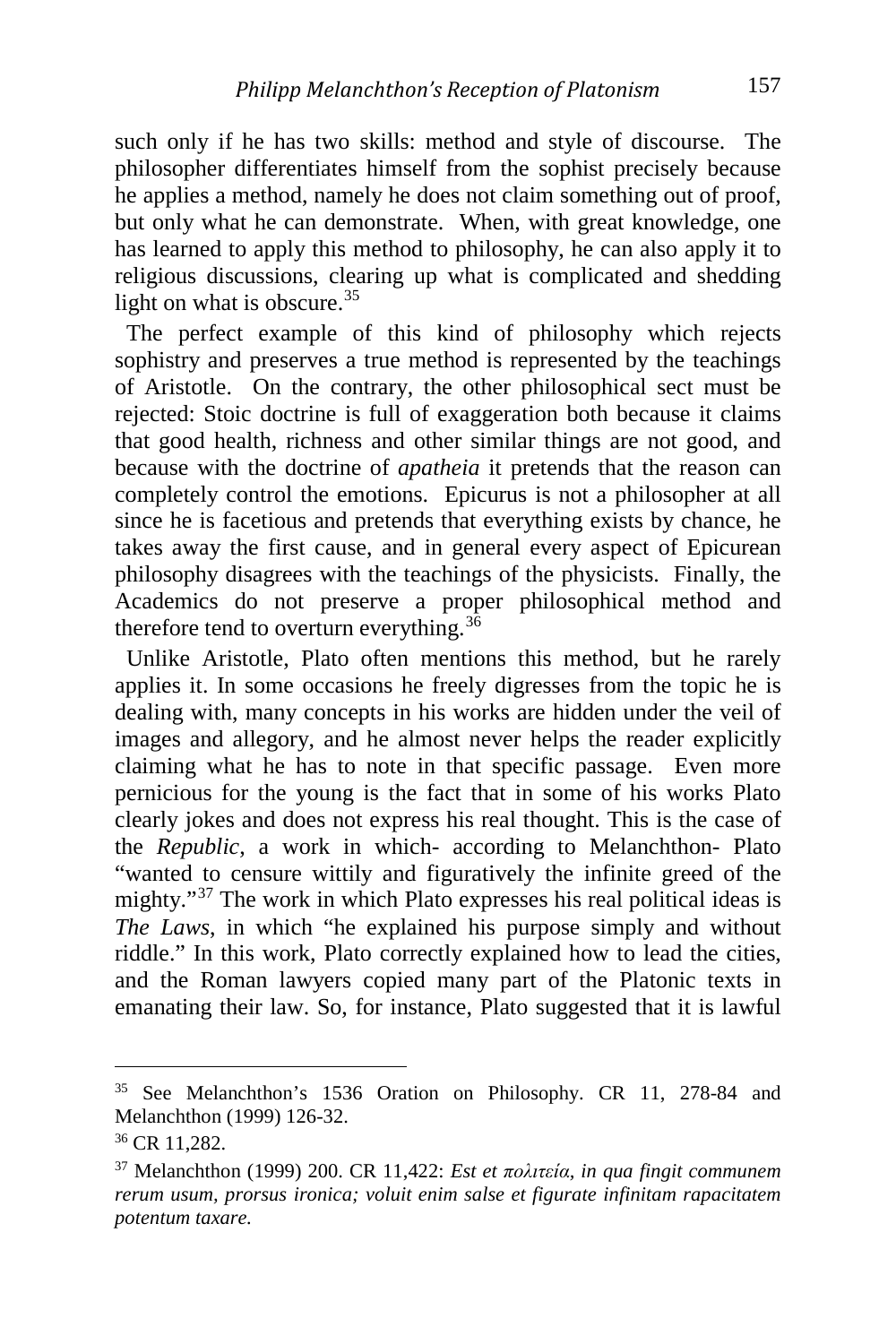to kill a rapist not only by the victim, but also by her father, son, or brother.

 In virtue of his mastering a proper philosophical method, Aristotle must be a guide in the search for true philosophy. Nonetheless, some ideas can be taken also from other authors. Melanchthon repeatedly asserts that science are connected with one another, and they cannot be understood if they are not studied together. Therefore, a true theologian can be considered as such only if he perfectly masters logic, physics, and ethics. The study of philosophical subjects is propaedeutic for a proper understanding of Christian doctrine. Indeed, those who are skilled in philosophy understand and practice more easily the law of God.[38](#page-12-0)

 In general, Melanchthon sees more continuity than discontinuity between Plato and Aristotle. He advices the young to read Aristotle before and then, once having learned a proper method in philosophy, to apply this method in reading and interpreting the Platonic dialogues. Indeed, according to Melanchthon, Aristotle's entire philosophical endeavor consisted in nothing else than to systematize what he learned from Plato, his teacher. In his dialogues Plato sparred and mixed concepts regarding ethics, politics, physics, and anthropology; Aristotle gathered these concepts and express them singularly in their proper contexts, thus passing to following generations what he had learned from Plato.<sup>[39](#page-12-1)</sup>

Immortality of the Soul and Post-Mortem Existence: Melanchthon's reinterpretation of Plato's *Phaedrus.*

 The question of the relationship between Platonism and Aristotelianism in the  $16<sup>th</sup>$  century is a thorny matter. As Heinrich Kuhn has pointed out, in the 150 years between 1500 and 1650 more commentaries on the Aristotelian corpus have been published than in every other period in the history of philosophy. Thus, applying the label of "Aristotelian" to all the philosophers who commented on Aristotle's corpus would entail to cover most of the philosophers of the  $16<sup>th</sup>$  and early  $17<sup>th</sup>$  century. This choice would be too broad and generic. Indeed, most of the  $16<sup>th</sup>$  and  $17<sup>th</sup>$  century commentators on Aristotle vindicated their independence from the Stagirite authority

<span id="page-12-0"></span><sup>38</sup> CR 11, 280-1.

<span id="page-12-1"></span><sup>39</sup> CR 11, 423; Melanchthon (1999) 201.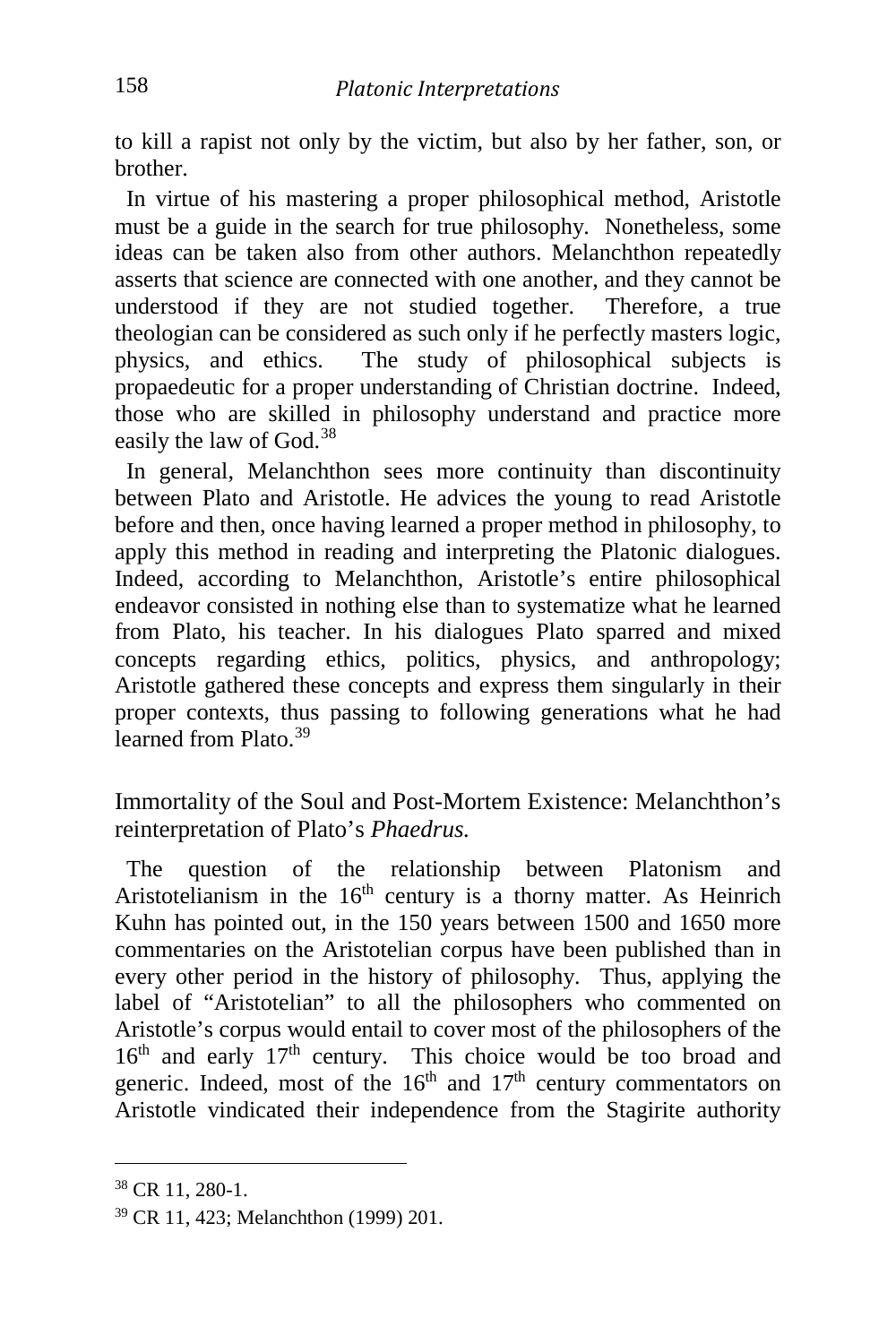and, thus, their freedom to draw from other sources and traditions. This is the case of authors like Jacopo Zabarella, Augustinus Niphus, and, as mentioned above, Philipp Melanchthon.<sup>[40](#page-13-0)</sup>

 When he arrived in Wittenberg in 1518, Melanchthon planned to publish a critical edition of Aristotle's works.<sup>[41](#page-13-1)</sup> However, he changed his mind after his encounter with Martin Luther: embracing the basic concepts of Luther's theology, just like his older colleague, he rejected Aristotle's philosophy as well. The arrival of the Zwickau prophet in Wittenberg, the extreme positions assumed by Andreas von Karlstadt and Thomas Müntzer, and the Peasant war are among the factors which induced both Luther and Melanchthon to distinguish more carefully between the two kind of righteousness: the righteousness before God which derives from faith alone, and a civil righteousness, that is the respect and obedience of civil authority and established order which equates both believers and unbelievers. Whereas Luther focused his efforts on preaching the gospel, the only true therapy for every disease, Melanchthon emphasized the necessity to give a much more prominent role to philosophy in liberal education as well as in theology. Throughout all his career, he commented on some of the most famous Aristotle's works becoming one of the prominent Aristotle's commentators in the  $16<sup>th</sup>$  century.

 As mentioned above, Melanchthon explains his preference for Aristotle with pedagogical, not philosophical or theological, reasons. Moreover, in his commentaries he never follows the structure of Aristotle's work he is commenting on, but freely divides his argumentation according to his philosophical and theological necessities. This attitude emerges clearly in Melanchthon's commentaries on the *Nichomachean Ethics*: whereas in the previous edition he follows the structure of the original work, from the 1550 edition on,<sup>[42](#page-13-2)</sup> Melanchthon freely structures his argumentation without taking into consideration Aristotle's text. In the same way, after having been criticized for not following the traditional structure of a commentary on Aristotle, he decided to change the title of his commentary on Aristotle's *On the Soul* from *Commentarius de Anima*  (1540) to *Liber de Anima* (1553).

i,

<span id="page-13-0"></span><sup>40</sup> See the entrance *Aristotelianism in the Renaissance* in the Stanford Encyclopedia of Philosophy: Kuhn (Spring 2018)

<span id="page-13-1"></span><sup>41</sup> Kusukawa (1995) 38.

<span id="page-13-2"></span><sup>&</sup>lt;sup>42</sup> The text has been recently translated and commented by Franck. See: Melanchthon (2008)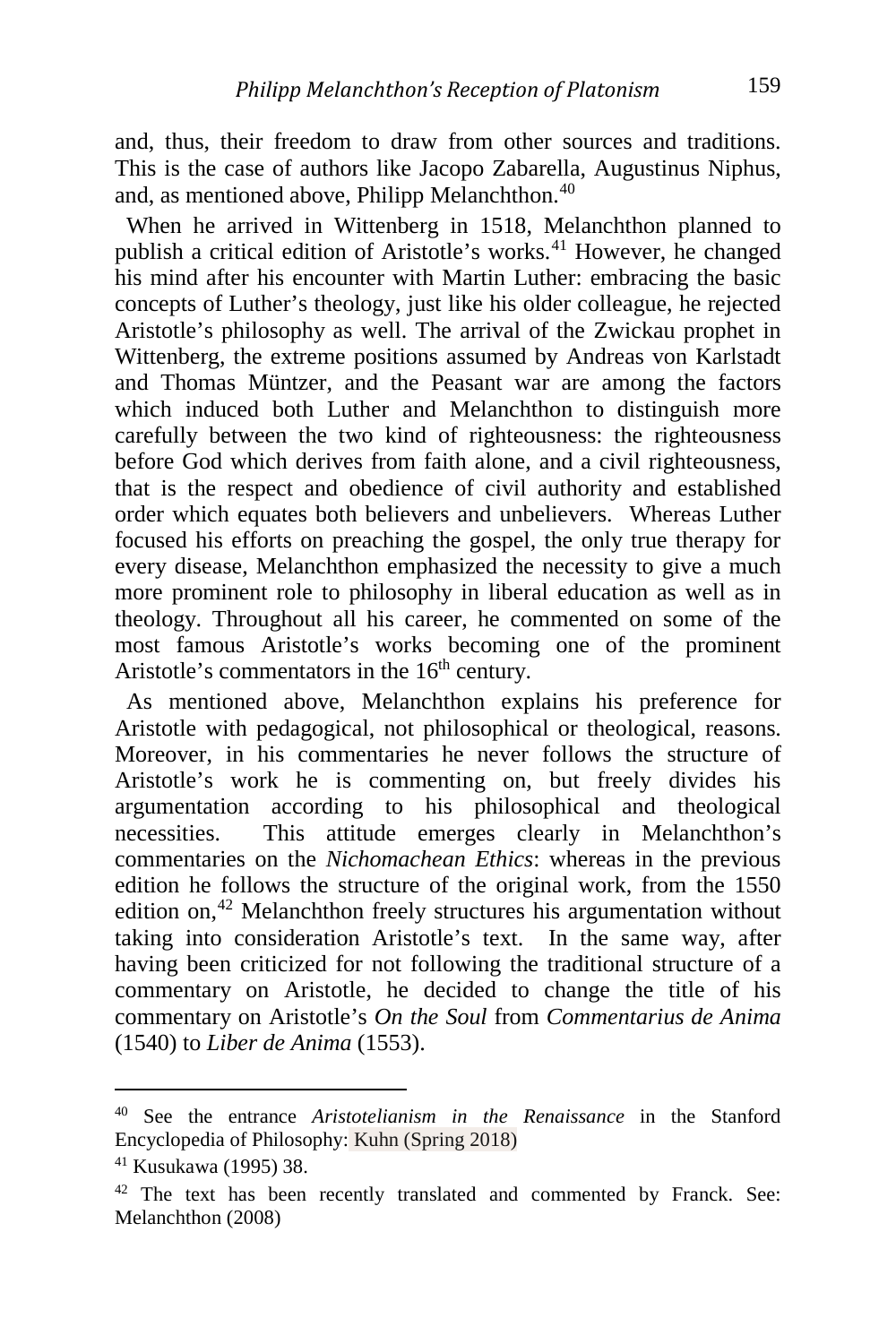Having postulated a continuity between Plato and Aristotle as well as his independence from Aristotle's teaching, the question of what Melanchthon actually draws from Aristotle and what from Plato naturally arouse. Gϋnter Franck is the scholar who has mostly strongly emphasized Melanchthon's indebtedness to the Platonic tradition.<sup>[43](#page-14-0)</sup> The work in which this influence of Plato and Neoplatonist would emerge more clearly is Melanchthon's *Liber de Anima*. Indeed, at the end of this textbook Melanchthon dedicates an entire chapter to the image of God in men. The notion of the *imago dei* as well as the innatism of ideas would prove Melanchthon's Platonism. Franck, however, rejects a possible influence by the Florentine Platonist Marsilio Ficino, claiming that Melanchthon was influenced by Simon Grynaeus (1493-1541), who published Plato's *Opera Omnia* in Basle in  $1532^{44}$  $1532^{44}$  $1532^{44}$ 

 However, this understanding of Melanchthon as a "Platonist" seems inadequate to grasp the complexity of Melanchthon's thought just like the definition of "Aristotelian." Without doubt, Melanchthon heavily drew directly on Plato, but his reading of Plato is mediated and influenced by other sources.

In the context of his understanding of philosophy as natural science, Melanchthon heavily drew from the most advanced scientific theories of his age. The pioneering works of the Flemish anatomist Andreas Vesalius (1514-1564) and the Prussian astronomer Nicolaus Copernicus (1473-1543) were immediately studied in the philosophical faculty in Wittenberg and Melanchthon used them in his philosophical works.<sup>[45](#page-14-2)</sup> Moreover, Grantley McDonald has proved that Melanchthon drew his notion of human spirits from Marsilio Ficino's *Three Books on Life* (*De Vita Libri Tres*). Ficino defined the spirit as a vapor which, born in the heart, passes through the body and reaches the brain. In the same way, Melanchthon, transliterating almost literally Ficino, argued that the medical spirits should be considered as vapor squeezed out of the blood. Through these spirits, knowledge was transmitted in the ventricles of the brain and heat was conveyed throughout the body.[46](#page-14-3) Just like Ficino, Melanchthon believed that

<span id="page-14-0"></span><sup>43</sup> Frank (2001)

<span id="page-14-2"></span><span id="page-14-1"></span><sup>44</sup> Frank (2010) 156-7. 45 For the influence of Vesalius' *De humani corporis fabrica libri septem* (1543) see (Koch 1998) and Kusukawa (1995) 114-23. For the reception of Copernicus in Wittenberg see Westman (1975) 165-93.

<span id="page-14-3"></span><sup>46</sup> McDonald (2002) and McDonald (2015) 111-28. For further discussion on Melanchthon's notion of 'spirit', see: Helm (1998).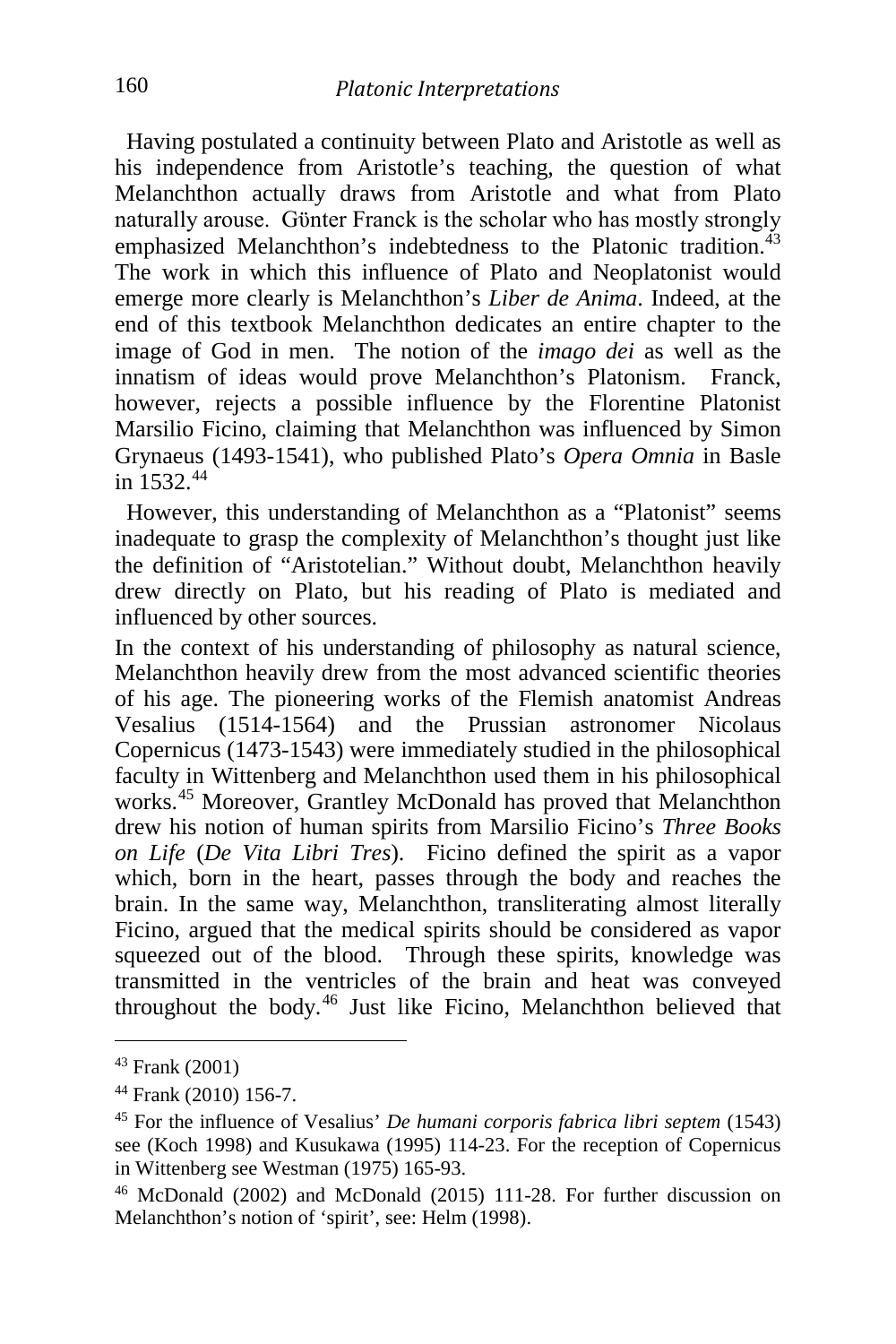human beings live in a world dominated by spirits, ghosts, and demons. Through the spirits, the Holy Spirit can enter in to the body and illuminate human reason. At the same time, however, also demons can mix themselves to the spirits and, through them, reach the brain and induce people to commit the most horrendous crimes.<sup>[47](#page-15-0)</sup>

 Thus, it is not surprising that Melanchthon, dedicating the last part of his *Liber de Anima* to the most important concept that philosophy has the duty to teach, namely the immortality of the soul, combines the discussion on this topic with the question of the condition of the soul in the period in between death and resurrection. Drawing from Plato's *Phaedrus*, Melanchthon proves that not only souls are immortal, but that they continue to live while their body is buried waiting for the resurrection. This is a clear departure from Luther's teaching on this topic.[48](#page-15-1)

 As we have seen, Melanchthon believed that the mysteries of Christian faith, namely the remission of sins through Jesus Christ, are unattainable by human reason, however true philosophy teaches that there is one God, that He is eternal, good, and wise, and that the human soul is immortal. Quoting the third book of Aristotle's *On the Soul*  (*De Anima*, 3 413 B, 25-27), Melanchthon asserts that Aristotle seems to believe that the soul survives the body because Aristotle claims that rational soul is another class than vegetative and sentient soul. However, the concept of the immortality of the soul is more fully explained by Plato.

 In *Liber De Anima* Melanchthon gives three explanations for the immortality of the soul. Two of them are derived from Cicero and Xenophon. Both these explanations focus on the necessity of the existence of a heavenly world in which God will punish the injustices committed in the earthly world. Melanchthon quotes Cicero who claimed that since providence exists, another life in which injustice is punished must follow. Then, he refers Xenophon's argument: after having committed a sin, the sinner is punished by the pain he suffers in his conscience because of the sin committed. This does not happen by chance and is a prelude of the punishment sinners will suffer in afterlife.[49](#page-15-2)

 The third argument is derived from Plato. Melanchthon interprets *Phaedrus* 87 A as a proof that the perception of good and evil, the

<span id="page-15-0"></span><sup>&</sup>lt;sup>47</sup> Helm (1998) 220. Stuart Clark has argued that Melanchthon's demonology is linked to his eschatological expectations. See Clark (1997) 412. 48 For Luther's position, see: Juhász (2014) 164-79.

<span id="page-15-1"></span>

<span id="page-15-2"></span><sup>49</sup> CR 13,176-77.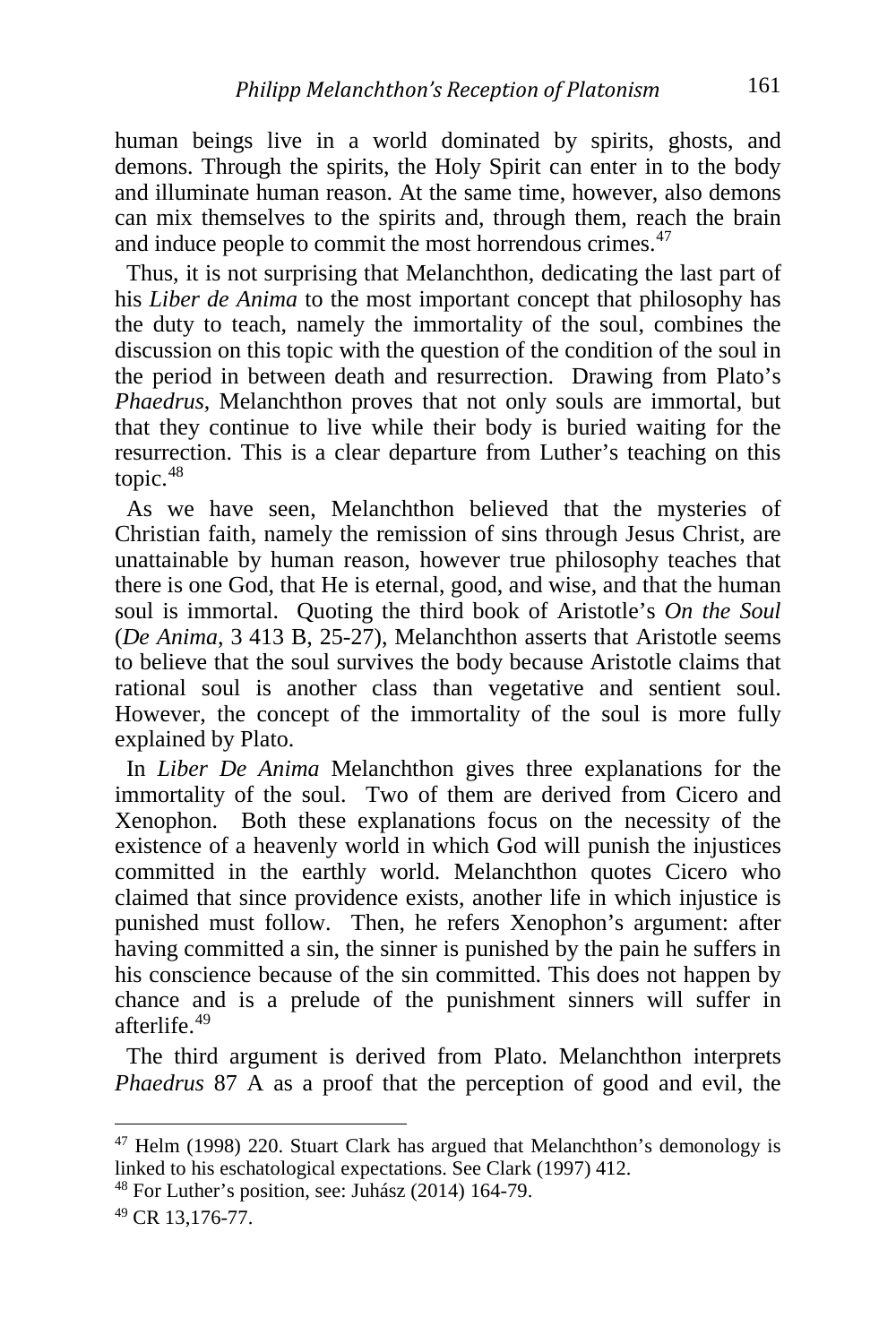notion of numbers, and all other incorporeal entities derive from an eternal source. Thus, he syllogistically argues that a nature that does not spring from the elements is not corrupted, the soul does not spring from the elements, as Plato proves, thus, it must follow that the human soul is eternal. $50$ 

 Moreover, Plato also gives philosophical proofs for the separability of soul and body after death. Several scriptural passages, for instance Jesus who says to the thief on the cross "Today you will be with me in heaven' or Jesus who speaks with Moses entail that human soul continue to live in the period in between the death and resurrection. Both in the case of the thief and of Moses, while their carnal bodies were buried, their souls continued to live. Plato correctly explained this in Phaedrus when he claimed that heroic souls, if not too polluted by physical contagion, would fly about purer regions, whereas the rest, being idle and contaminated by physical pleasure, would wander about their graves on the ground; according to Melanchthon, these second kind of souls are the ghosts that a lot of people claim often having seen. $51$ 

 Juhász noted that in his 1523 *Commentary on Matthews* Melanchthon does not deal with the question of the post mortem condition of the soul. He interprets Melanchthon's reluctance to take an explicit position on this topic as a way to avoid an open conflict with Luther.<sup>[52](#page-16-2)</sup> In his later *Liber de Anima* Melanchthon assumes a position which is clearly antithetical to Luther's notion of the sleep of the soul in the period in between the death and the resurrection.

<span id="page-16-0"></span>50CR 13, 175-6: *Natura non orta ab elementis non corrumpintur. Anima non est orta ab elementis.*

*Non igitur extinguitur propter corporis interitum.*

*Minorem sic confirmat. Impossibile est in natura elementari oriri noticias et quidem universales, et de rebus non corporeis, de Deo, de numeris, de ordine, de discrimine honestorum et turpium. Has autem noticias tenent animae hominum etiam non accepta doctrina. Ergo necesse est eas, non ab elementari, sed ab alia praestantiore et perpretua natura oriri.*

<span id="page-16-1"></span><sup>51</sup> CR 13, 175: *Et Plato, excellentes et heroicas animas non nimium pollutas contagio corporum, arbitratur tanquam puriores sursum evolare, caeteras ignavas, et voluptatibus corporum contaminatas humi vagari circa sepulcra, et has iudicat esse spectra, quae saepe cernuntur*

<span id="page-16-2"></span><sup>52</sup> Juhász argues: "It is not entirely clear why he avoided the topic, but it is not at all implausible that he wanted to prevent an open conflict with Luther, who at that time was developing his idea about soul sleep." Juhász (2014) 191.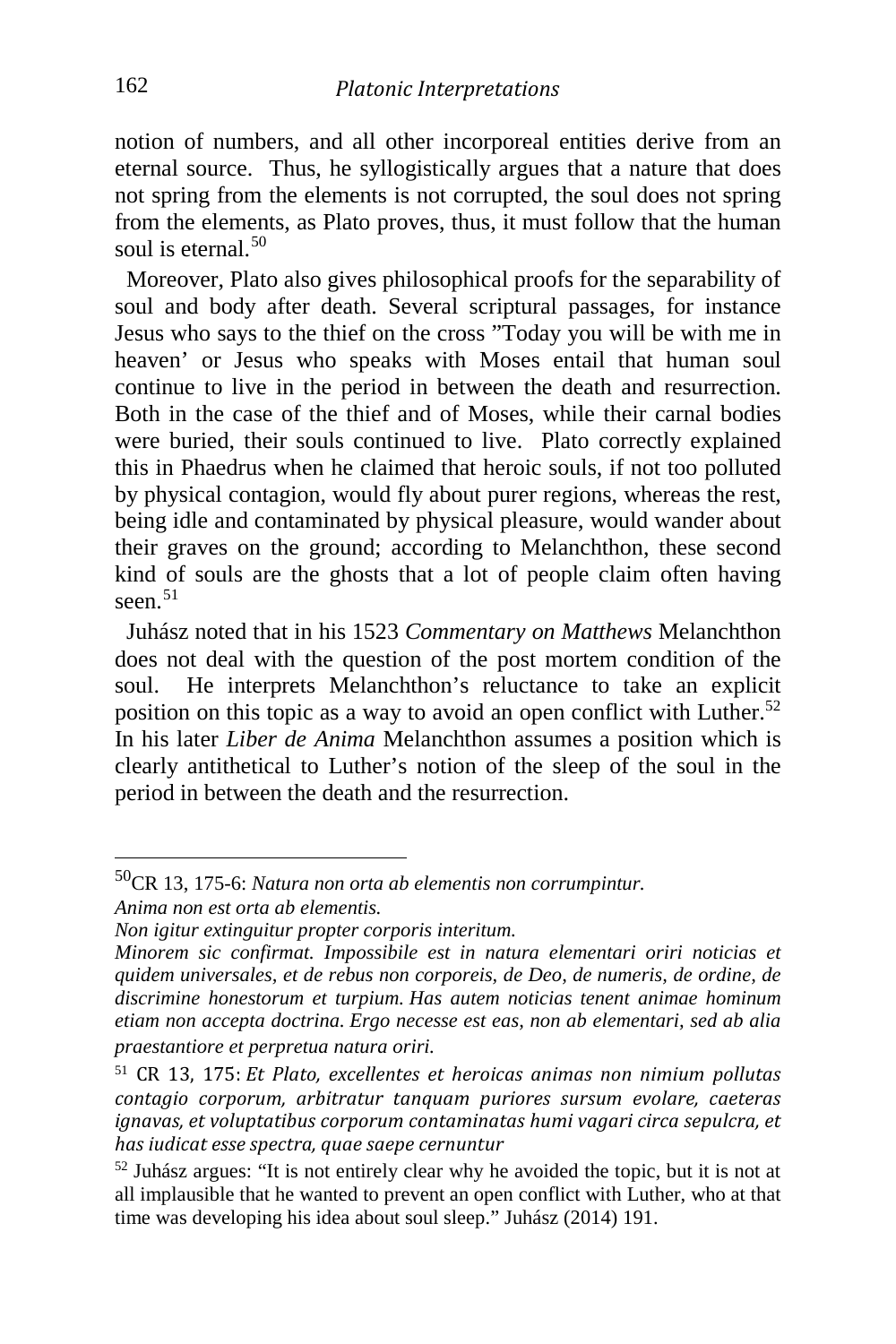To conclude, Melanchthon draws directly from Plato to prove that true philosophy teaches that the human soul is immortal. However, his understanding of Plato's dialogues is of a  $16<sup>th</sup>$  century philosopher who, like most of his contemporaries, was strongly influenced by Neoplatonic and Hermetic traditions.<sup>[53](#page-17-0)</sup> Melanchthon reads Plato as a man of his age, but he does it in a unique way. His eclecticism and his extensive knowledge of all branches of philosophy let him to draw freely from the most advanced learning of his age. Whether this means to quote the pioneer of modern science or the Neoplatonic / Hermetic tradition is a problem only in the eyes of the modern reader, since Melanchthon could perceive no difference among these sources

 In Melanchthon's eyes, the problem lies in discerning correctly different branches of learning. In his early critique of Origen, and indirectly of Erasmus, Melanchthon emphasized that the improper mingling of Platonism and Christian theology led the Alexandrian father to misunderstand the relationship between law and gospel. Later in his career, Melanchthon went so far to claim that, because of this, Origen must be considered the first perverter of the doctrine of justification. Not surprisingly, Melanchthon emphasizes the risks of Origen's Platonism also in his 1538 oration in praise of Plato:

*Therefore sagacity has to be applied in distinguishing between types of teaching, and those impudent people are to be rejected, who pour darkness on the Gospel; indeed they consign to oblivion and destroy the Gospel, when they transform it into Platonic philosophy. Even more to be reproached are those who do not even understand Plato and generate monstrous beliefs by distorting his forms, and spread them in the Church, such as Origen and many others after him did. For the Christian doctrine was shamefully defiled in these old times by the impudent mingling with Platonic philosophy.* (tr. Salazar, 203)<sup>[54](#page-17-1)</sup>

<span id="page-17-0"></span><sup>53</sup> Wilhelm Maurer in his influential book widely discussed the Neoplatonic, Pythagorean, and Hermetic influences in Melanchthon: Maurer (1967). For the reception of the *Corpus Hermeticum*, see Kemper (2016).

<span id="page-17-1"></span><sup>54</sup> CR 11, 425: *Quare prudentia adhibenda est in discernendis doctrinarum generibus, et explodendi sunt inepti illi, qui offundunt caliginem Evangelio, imo obruunt ac delent Evangelium, cum transformant in Platonicam Philosophiam. Magis etiam taxandi sunt, qui ne Platonem quidem intelligentes, eius figuris depravatis, monstrosas opiniones genuerunt, easque in Ecclesiam sparserunt, ut Origenes et post eum alii multi fecerunt; flagitiose enim contaminata est doctrina Christiana veteribus illis temporibus, inepte admixta Platonica Philosophia.*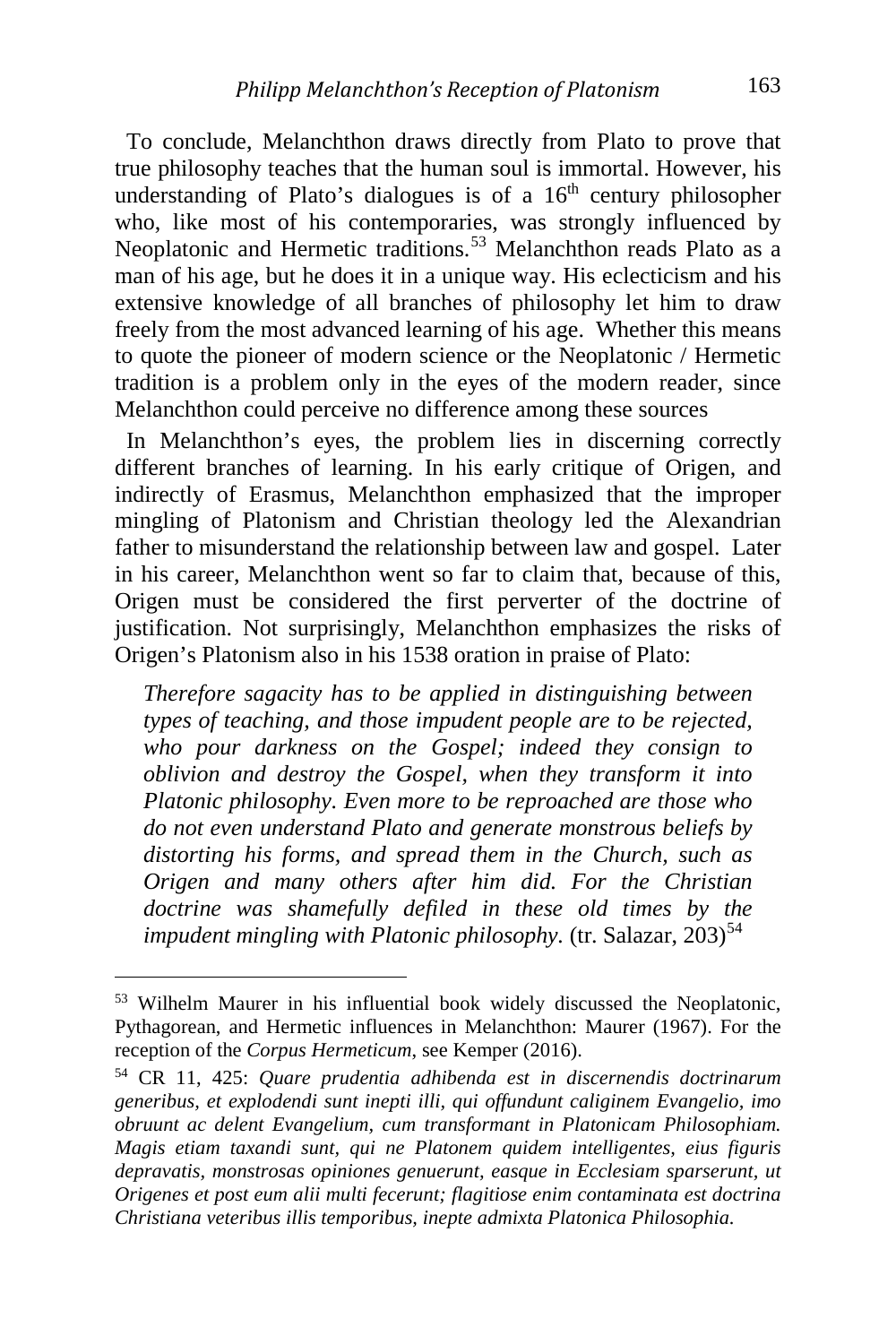Just like in his 1521 *Loci Communes*, in his 1528 *Scholia on Colossians*, and in his *Oratio de Luthero et aetatibus Ecclesiae*, in this passage Melanchthon exhorts the reader not to confuse Platonic philosophy and Christian doctrine. The heavy influence that Plato's reception exercised on Melanchthon's *Liber de Anima* has to be understood as Melanchthon' s attempt to correctly apply this principle that, in his eyes, most theologians fail to discern.

#### Conclusions

Melanchthon gives a prominent role to Plato in the history of philosophy and, in an eclectic way, often draws from the Platonic dialogues to legitimate specific concepts, like the immortality of the soul. Precisely because of this proximity between Platonism and Christian theology, there is the concrete risk to mix up philosophy and theology, distorting in this way the essence of the evangelical message. This is the accusation Melanchthon addresses to Erasmus of Rotterdam and the ancient theologian who mostly influenced Erasmus, namely Origen of Alexandria. Reinterpreting the history of Christianity, Melanchthon sees in Origen the first philosophical theologian, the one who pushing human reason behind his limits for the first time equated Platonism and Christian faith.

 For too long Melanchthon's emphasis on the importance of philosophy for theological studies which characterizes his mature years has been misunderstood as Melanchthon getting closer to Erasmus. Contemporary scholars have put into question this perspective and, indeed, Melanchthon's identification of Origen as the first perverter of the doctrine of justification seems to confirm this idea.

 On the other hand, I have emphasized that Melanchthon made full use of Plato's philosophy. He reinterprets Plato combining different sources, like Galen's and Vesalius' medical treatises and Ficino's controversial *De Vita Libri Tres*. This aspect of Melanchthon's thought puts the *Praeceptor germaniae* in discontinuity with both Luther and Erasmus. New researches on Melanchthon's Platonism and its esoteric baggage are needed in order to properly decipher "the enigma of the Reformation."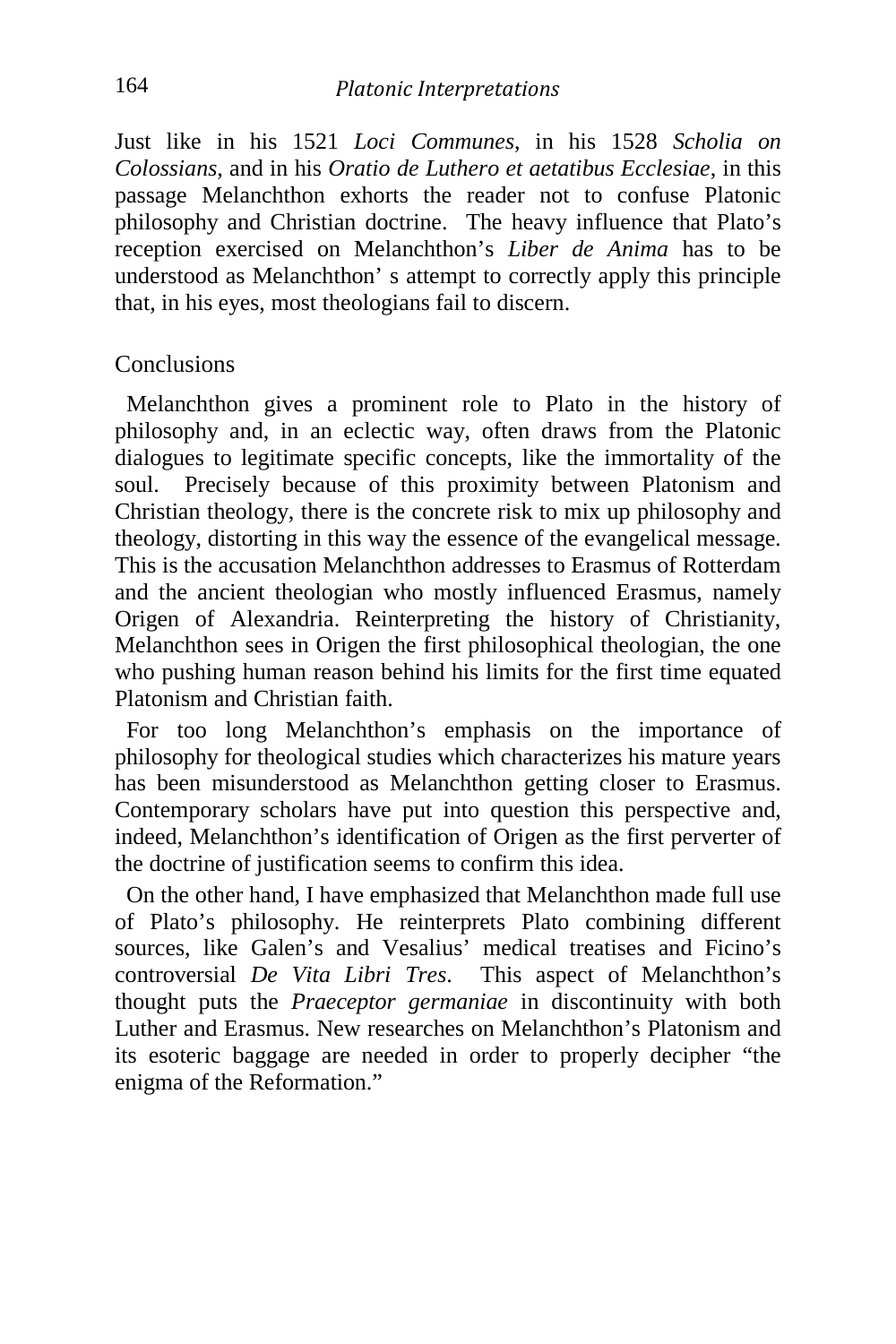### Bibliography

#### Primary Sources

- Erasmus, Desiderius. 2016. *Opera omnia Desiderii Erasmi Roterodami / recognita et adnotatione critica instrvcta notisqve illvstrata ; Ordinis 5, Tomus 8*. Leiden: Brill.
- Melanchton, Philipp. 1860. Opera quae supersunt omnia. In *Corpus Reformatorum: 1-28*, edited by Karl Gottlieb Bretschneider and Heinrich Ernst Bindseil. Halis Sax.

#### **Translations**

- Melanchthon, Philipp. 1999. *Melanchthon: Orations on Philosophy and Education*. Translated by Christine F Salazar, *Cambridge texts in the history of philosophy*. Cambridge: Cambridge University Press.
- *--------* 2008. *Ethicae doctrinae elementa et enarratio libri quinti ethicorum*. Translated by Günter Frank, *Editionen zur frühen Neuzeit ; 1*: Stuttgart-Bad Cannstatt : Frommann-Holzboog.
- *--------* 2010. *Commentary on Romans* Translated by Fred Kramer. Kindle ed: Concordia Publishing House.
- *--------* 2011. *The Chief Theological Topics: Loci Praecipui Theologici 1559*. Translated by Jacob A. O. Preus: Concordia Publishing House St. Louis, MO.
- *--------* 2014. *Commonplaces. Loci Communes 1521.* Translated by Christian Preus. Kindle ed: Concordia Publishing House.

#### Secondary Sources

- Barth, Hans-Martin, and Linda M Maloney. 2012. *The Theology of Martin Luther: A Critical Assessment*: Augsburg Fortress Publishers.
- Breen, Quirinus. 1947. "The terms 'loci communes' and 'loci' in Melanchthon." *Church History* 16 (4):197-209.
- Burger, Cristoph. 2006. "Gegen Origenes und Hieronymus für Augustin: Philipp Melanchthons Auseinandersetzung mit Erasmus über die Kirchenväter." In *Die Patristik in der Frühen Neuzeit: die Relektüre der Kirchenväter in den Wissenschaften des 15.- 18. Jahrhunderts*, edited by Günter Frank, Thomas Leinkauf and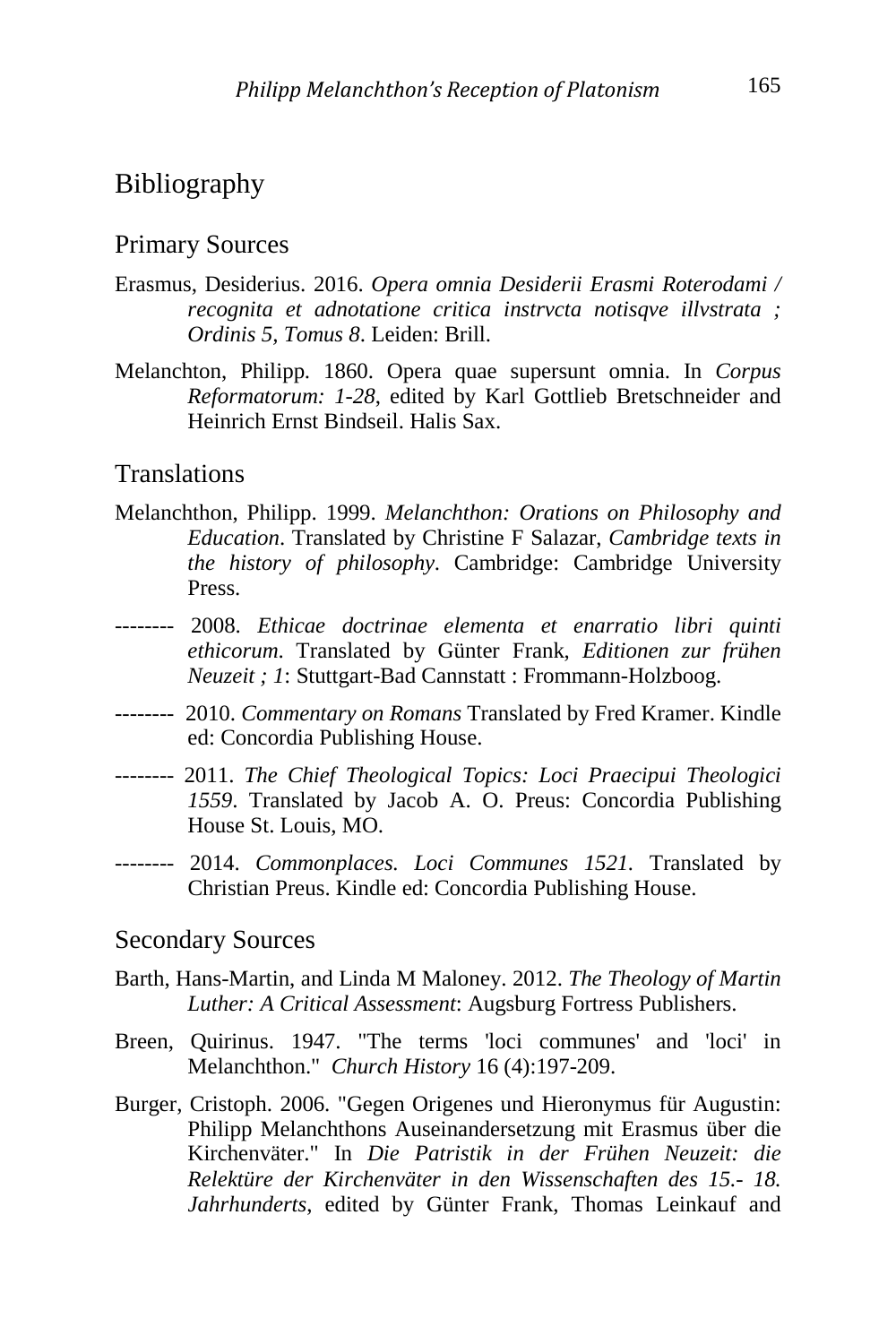Markus Wriedt, 13-26. Stuttgart: Friedrich Frommann Verlag Gunther Holzboog.

- Clark, Stuart. 1997. *Thinking with demons. The idea of witchcraft in early modern Europe*. Oxford Oxford Univesity Press.
- Fink, David C. 2017. "Bullshitting Augustine: Patristic Rhetoric and Theological Dialectic in Philipp Melanchthon's Apologia for the Augsburg Confession." Studia Patristica.
- Fraenkel, Peter. 1961. *Testimonia patrum. The function of the patristic argument in the theology of Philip Melanchthon*, *Travaux d'Humanisme et Renaissance ; 46*. Genève: Droz.
- Frank, Günter. 1995. *Die Theologische Philosophie Philipp Melanchthons: (1497-1560)*: St.-Benno-Verlag.
- *--------* 1996. "'"Philipp Melanchthons 'Liber de Anima 'und die Etablierung der frühneuzeitlichen Anthropologie."'." In *Humanismus und Wittenberger Reformation. Festgabe anläßlich des 500. Geburtstages des Praeceptor Germaniae Philipp Melanchthon am 16. Februar 1997 ; Helmar Junghans gewidmet*, edited by Michael Beyer and Günther Wartenberg, 313-26. Leipzig: Evang. Verl.-Anst.
- *--------* 2001. "Melanchthon and the Tradition of Neoplatonism."." In *Religious Confessions and the Sciences in the Sixteenth Century*, edited by Jürgen Helm and Annette Winkelmann, 3-18. Leiden: Brill.
- *--------* 2010. "Philipp Melanchthon (1487-1560): Reformer and Philosopher." In *Philosophers of the Renaissance*, edited by Paul Richard Blum, 148-162. Washington, D.C: Catholic Univ. of America Press.
- *--------* 2012. "Einleitung: Zum Philosophiebegriff Melanchthons." In *Der Philosoph Melanchthon*, edited by Günter Frank and Mundt Felix, 1-10. Berlin: De Gruyter.
- Godin, André. 1982. *Érasme, lecteur d'Origène*. Genève: Librairie Droz.
- Green, Lowell C. 1975. "Eramus, Luther, and Melanchthon on the Magnus consensus: the problem of the old and the new in the Reformation and today." *Lutheran Quarterly* 27 (4):364-381.
- Helm, Jürgen. 1998. "Die spiritus in der medizinalhistorischen Tradition und in Melanchthons Liber de anima." Melanchthon und die Naturwissenschaften seiner Zeit, Sigmaringen.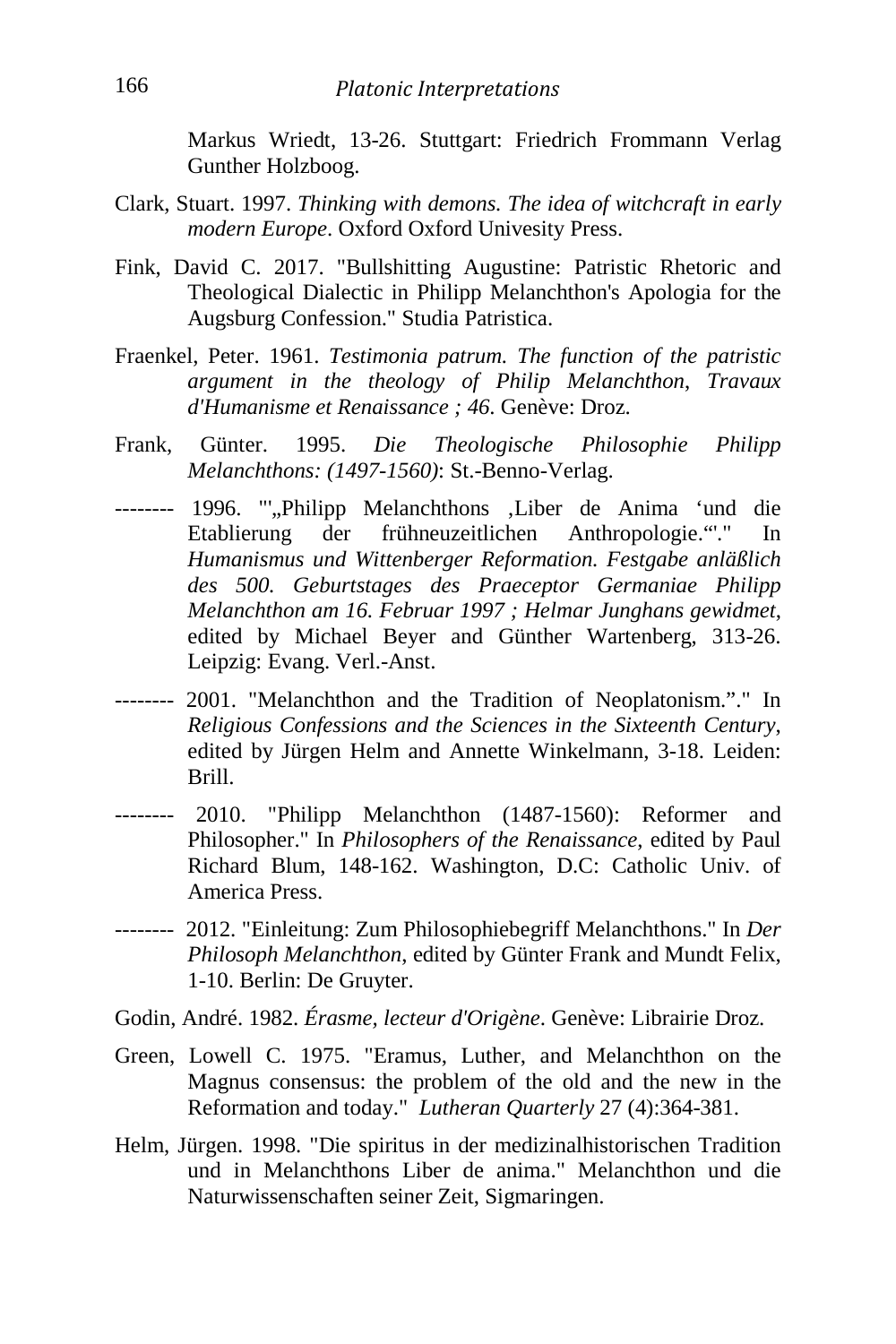- Juhász, Gergely M. 2014. *Translating resurrection: the debate between William Tyndale and George Joye in its historical and theological context*. Leiden: Brill.
- Kemper, Hans-Georg. 2016. *Hermetik - Das "Andere" im Luthertum : zur Diskussion um die Anfänge deutscher Naturlyrik*, *Zeitsprünge : Forschungen zur frühen Neuzeit,*. Frankfurt am Main: Vittorio Klosterman.
- Koch, Theodor. 1998. "Melanchthon und die Vesal-Rezeption in Wittenberg." Melanchthon und die Naturwissenschaften seiner Zeit, Sigmaringen.
- Kolb, Robert. 2014. "Luther's Hermeneutics of Distinctions." In *The Oxford Handbook of Martin Luther's Theology*, edited by Robert Kolb, Irene Dingel and L'ubomir Batka. Oxford: Oxford University Press.
- Kuhn, Heinrich. Spring 2018. Aristotelianism in the Renaissance. In *The Stanford Encyclopedia of Philosophy*, edited by Edward N. Zalta. = [<https://plato.stanford.edu/archives/spr2018/entries/aristotelianis](https://plato.stanford.edu/archives/spr2018/entries/aristotelianism-renaissance/) [m-renaissance/>](https://plato.stanford.edu/archives/spr2018/entries/aristotelianism-renaissance/).
- Kusukawa, Sachiko. 1995. *The transformation of natural philosophy: The case of Philip Melanchthon*. Cambridge: Cambridge University Press.
- Maurer, Wilhelm. 1967. *Der junge Melanchthon zwischen Humanismus und Reformation*. 2 vols. Göttingen: Vandenhoeck & Ruprecht.
- McDonald, Grantley. 2002. "Orpheus Germanicus: Metrical Music and the Reception of Marsilio Ficino's Poetics and Music Theory in Renaissance Germany." PhD, University of Melbourne.
- *--------* 2015. "Melanchthon's Theory of Spirit as a Bridge between Galen, Ficino and Luther." In *Aisthetics of the Spirits. Spirits in Early Modern Science, Religion, Literature and Music*, edited by Steffen Schneider, 111-128. Gottingen: V&R unipress.
- Meijering, Eginhard Peter. 1983. *Melanchthon and Patristic thought. The doctrines of Christ and grace, the trinity and the creation*, *Studies in the history of Christian thought ; 32*. Leiden: Brill.
- Monfasani, John. 2008. "A tale of two books: Bessarion's In Calumniatorem Platonis and George of Trebizond's Comparatio Philosophorum Platonis et Aristotelis 1." *Renaissance Studies* 22  $(1):1-15.$